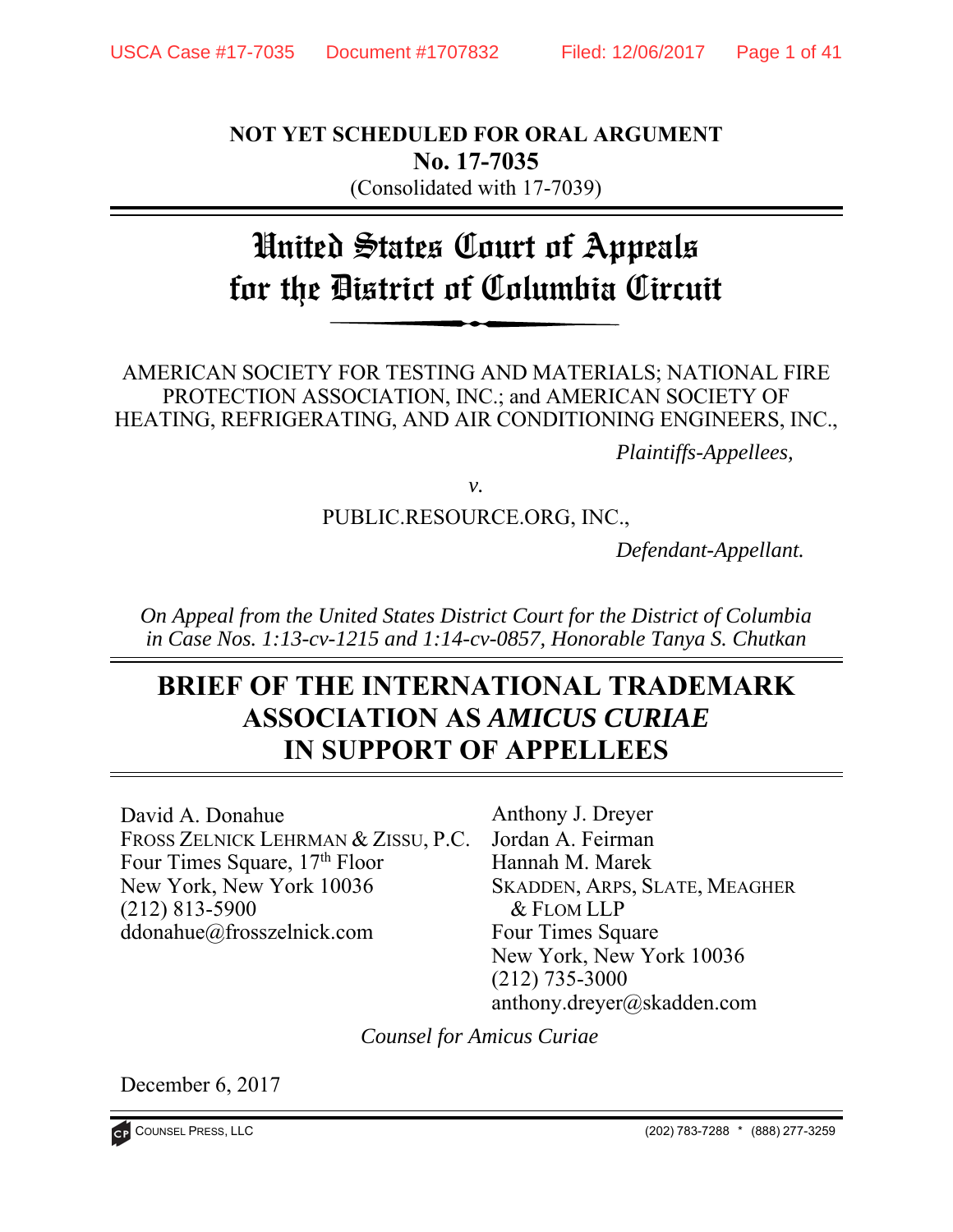#### **CERTIFICATE AS TO PARTIES, RULINGS, AND RELATED CASES**

**A. Parties and Amici.** Except for the following, all parties and *amici* appearing in this Court are listed in the Brief of Plaintiffs-Appellees.

The International Trademark Association is an *amicus curiae* in this appeal.

**B. Rulings Under Review.** References to the rulings at issue appear in the Plaintiffs-Appellees' brief filed November 8, 2017.

**C. Related Cases.** To the knowledge of counsel, other than any cases listed in the Plaintiffs-Appellees' brief filed November 8, 2017, the case on review was not previously before this Court or any other court, and there are no other related cases currently pending in this Court or any other court.

/s/ Anthony J. Dreyer

Anthony J. Dreyer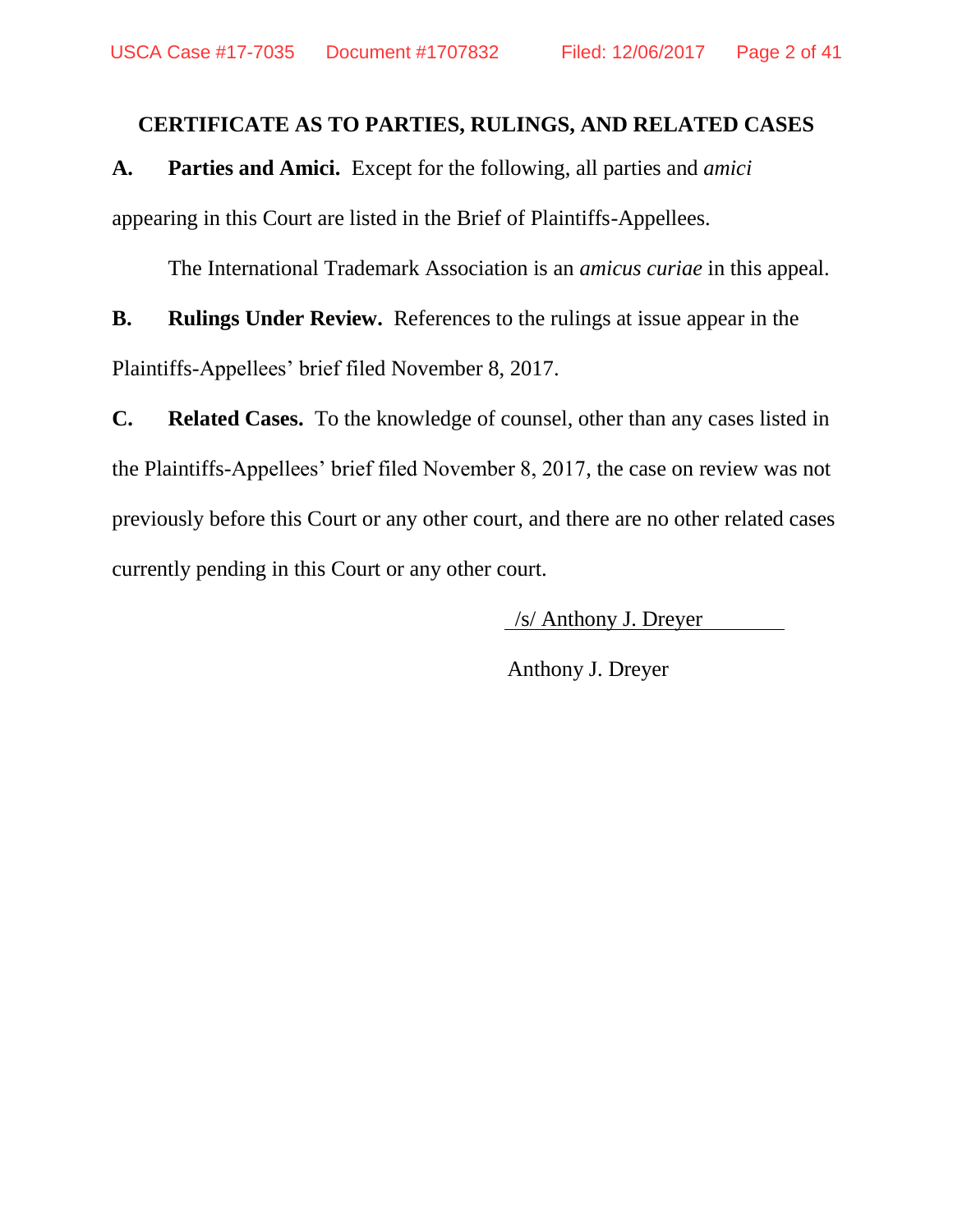# **RULE 26.1 CORPORATE DISCLOSURE STATEMENT**

Pursuant to Rule 26.1 of the Federal Rules of Appellate Procedure, *amicus curiae* the International Trademark Association states that it is not a publicly held corporation or other publicly held entity. The International Trademark Association does not have any parent corporation, and no publicly held corporation or other publicly held entity holds 10% or more of its stock.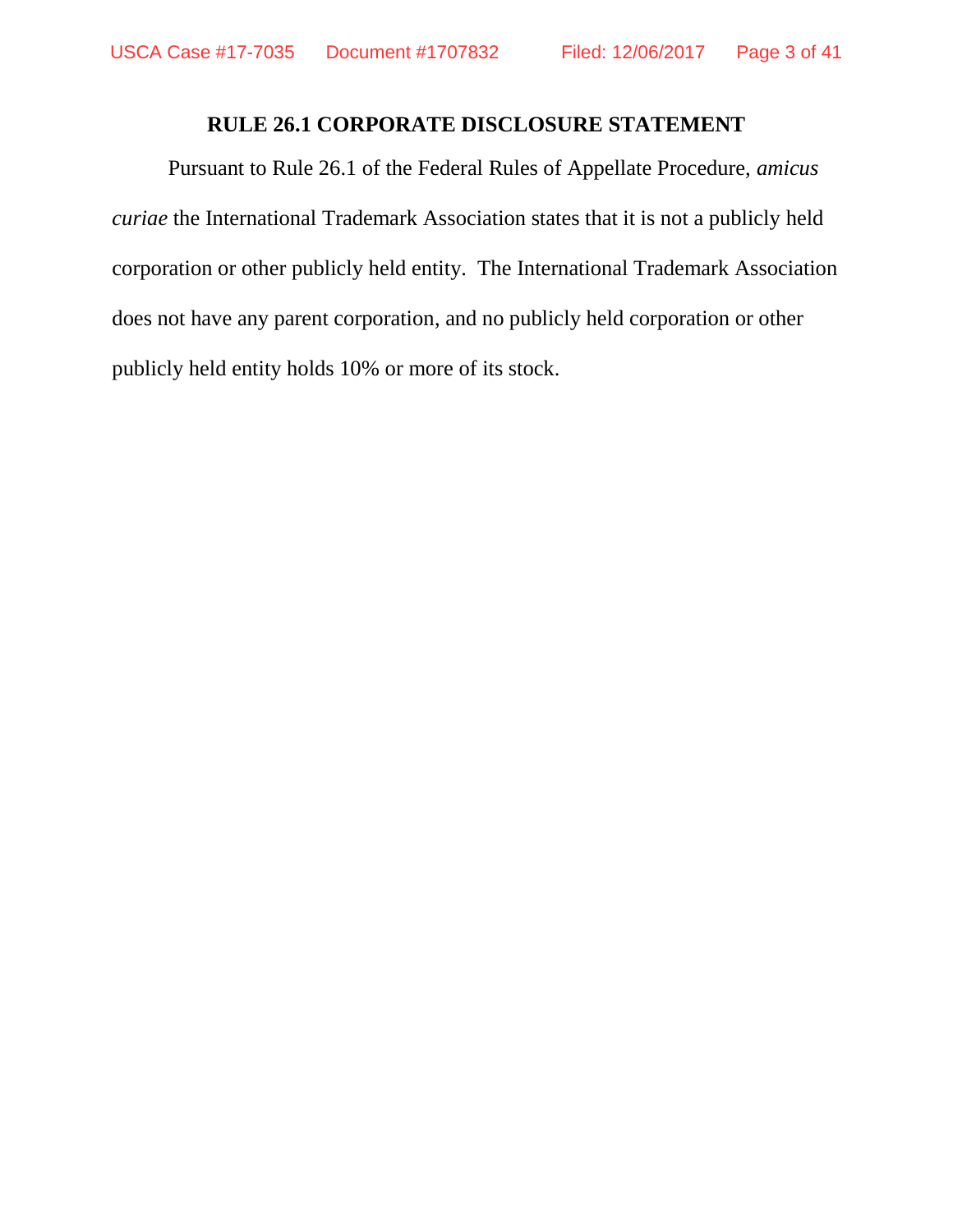# **TABLE OF CONTENTS**

| DASTAR DOES NOT BAR THE SPONSORING<br>Ι. |                                                               |    |                                                                                                              |  |  |
|------------------------------------------|---------------------------------------------------------------|----|--------------------------------------------------------------------------------------------------------------|--|--|
|                                          | Dastar Is Not Applicable Because It Addressed Facts and<br>A. |    |                                                                                                              |  |  |
|                                          |                                                               | 1. | Dastar Addressed the Problems with Permitting a Section<br>43(a) Lanham Act Claim for Unaccredited Copying 9 |  |  |
|                                          |                                                               | 2. | The Sponsoring Organizations' Lanham Act Claims Are                                                          |  |  |
|                                          |                                                               | 3. | Dastar Does Not Apply to Section 32 Lanham Act Claims13                                                      |  |  |
|                                          |                                                               | 4. | The Sponsoring Organizations' Claims Do Not Risk                                                             |  |  |
|                                          | B.                                                            |    | Even If Dastar Applied to This Case, the Lanham Act Claims<br><b>Would Still Survive</b><br>17               |  |  |
| II.                                      |                                                               |    | THE SECOND CIRCUIT'S DECISION IN ROGERS HAS NO                                                               |  |  |
| Ш.                                       |                                                               |    |                                                                                                              |  |  |
|                                          |                                                               |    |                                                                                                              |  |  |
|                                          |                                                               |    |                                                                                                              |  |  |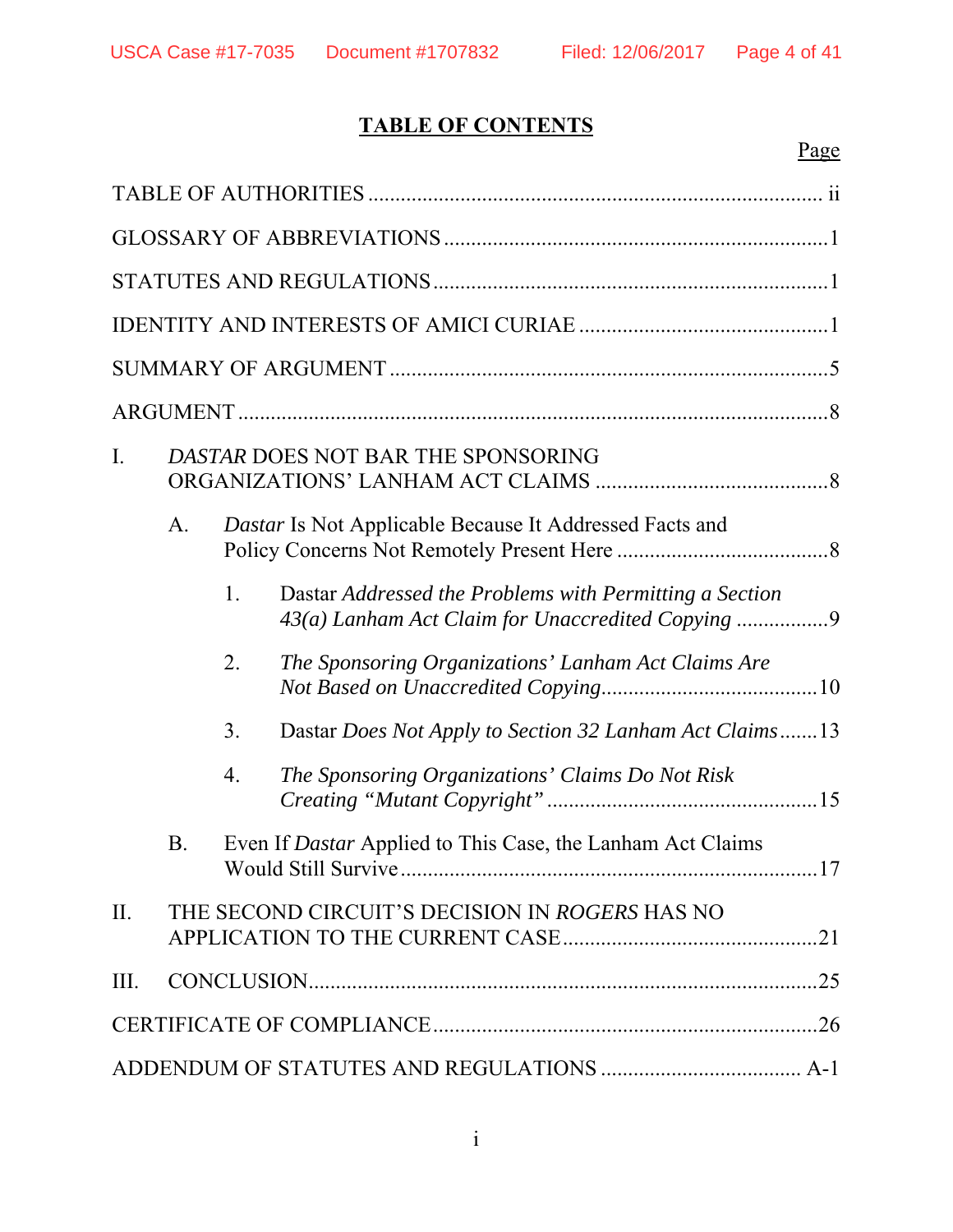# **TABLE OF AUTHORITIES**

**CASES**

# Page(s)

| American Society for Testing & Materials v. Public. Resource.org, Inc.,<br>No. 13-cv-1215 (TSC), 2017 WL 473822 (D.D.C. Feb. 2, 2017) 15               |
|--------------------------------------------------------------------------------------------------------------------------------------------------------|
| Dastar Corp. v. Twentieth Century Fox Film Corp.,                                                                                                      |
| Eldred v. Reno,                                                                                                                                        |
| ETW Corp. v. Jireh Publishing, Inc.,                                                                                                                   |
| Gilliam v. AmericanBroadcasting Cos.,                                                                                                                  |
| ICC Evaluation Services, LLC v. International Association of Plumbing &<br>Mechanical Officials, Inc.,<br>No.16-54 (EGS), 2016 U.S. Dist. LEXIS 153518 |
| LaChapelle v. Fenty,                                                                                                                                   |
| M. Arthur Gensler Jr. & Associates v. Strabala,                                                                                                        |
| Mattel, Inc. v. MCA Records, Inc.,                                                                                                                     |
| Metlife, Inc. v. Financial Stability Oversight Council,<br>.22                                                                                         |
| Phoenix Entertainment Partners, LLC v. George & Wendy's Tropical Grill,<br>LLC, No. 2:16-cv-852-FtM-99MRM, 2017 WL 881826 (M.D. Fla.                   |
| Phoenix Entertainment Partners v. Rumsey,                                                                                                              |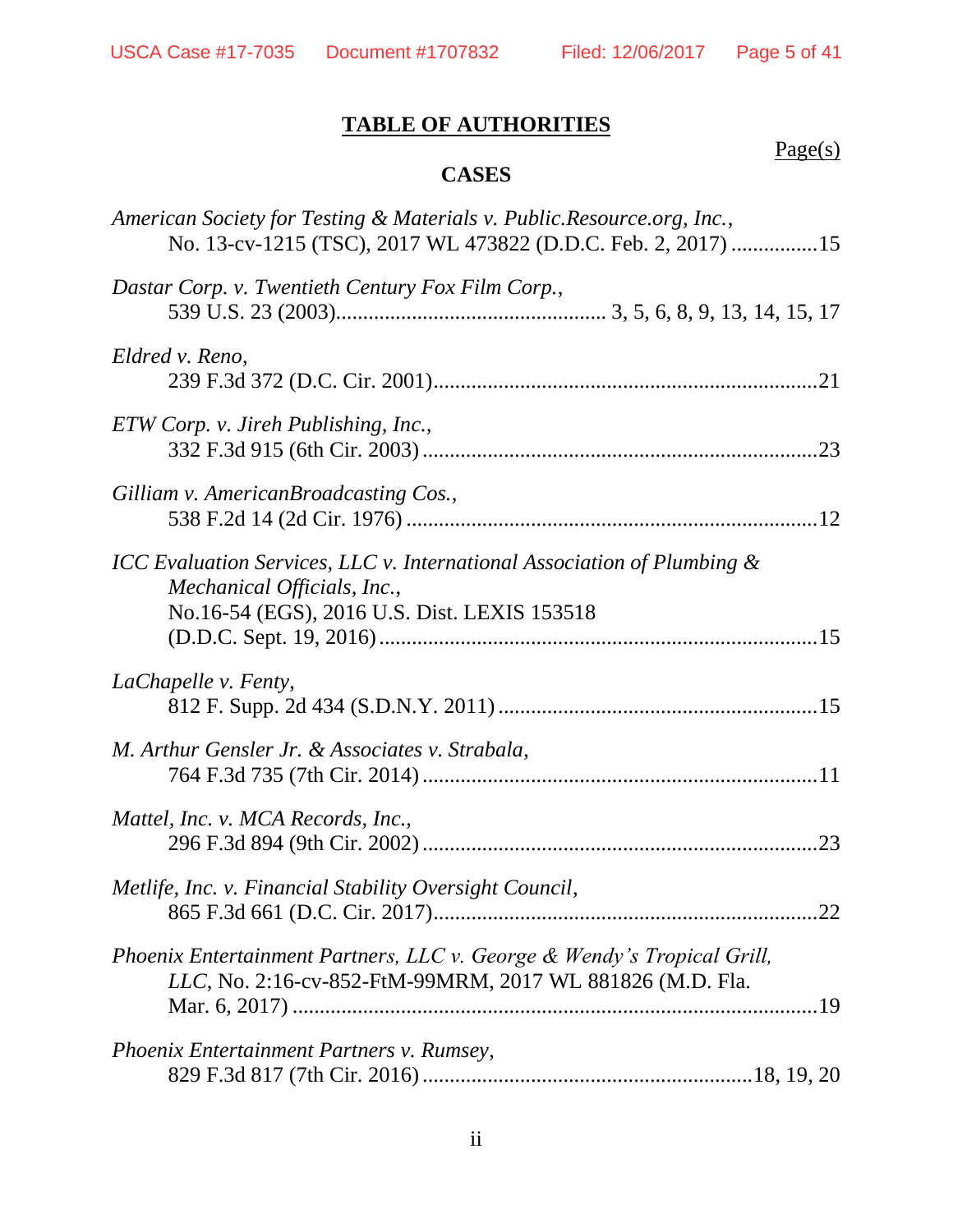| Potter v. District of Columbia,                                                                                      |
|----------------------------------------------------------------------------------------------------------------------|
| Radiance Foundation, Inc.,                                                                                           |
| Rogers v. Grimaldi,                                                                                                  |
| Slep-Tone Entertainment Corp. v. Duffy's Irish Pub,<br>No. 6:13-CV-560-TC, 2013 WL 5774128 (D. Or. Oct. 23, 2013) 19 |
| Slep-Tone Entertainment Corp. v. Johnson,                                                                            |
| Slep-Tone Entertainment Corp. v. Sellis Enterprises, Inc.,                                                           |
| Slep-Tone Entertainment Corp. v. Wired for Sound Karaoke and DJ<br>Services, LLC,                                    |
| Twin Peaks Productions,, Inc. v. Publications International, Ltd.,                                                   |
| United States v. Stover,                                                                                             |
| University of Alabama Board of Trustees,                                                                             |
| Warner Brothers Entertainment, Inc. v. X One X Productions,                                                          |
| Yah Kai World Wide Enterprises, Inc. v. Napper,                                                                      |
| Westchester Media v. PRL USA Holdings, Inc.,                                                                         |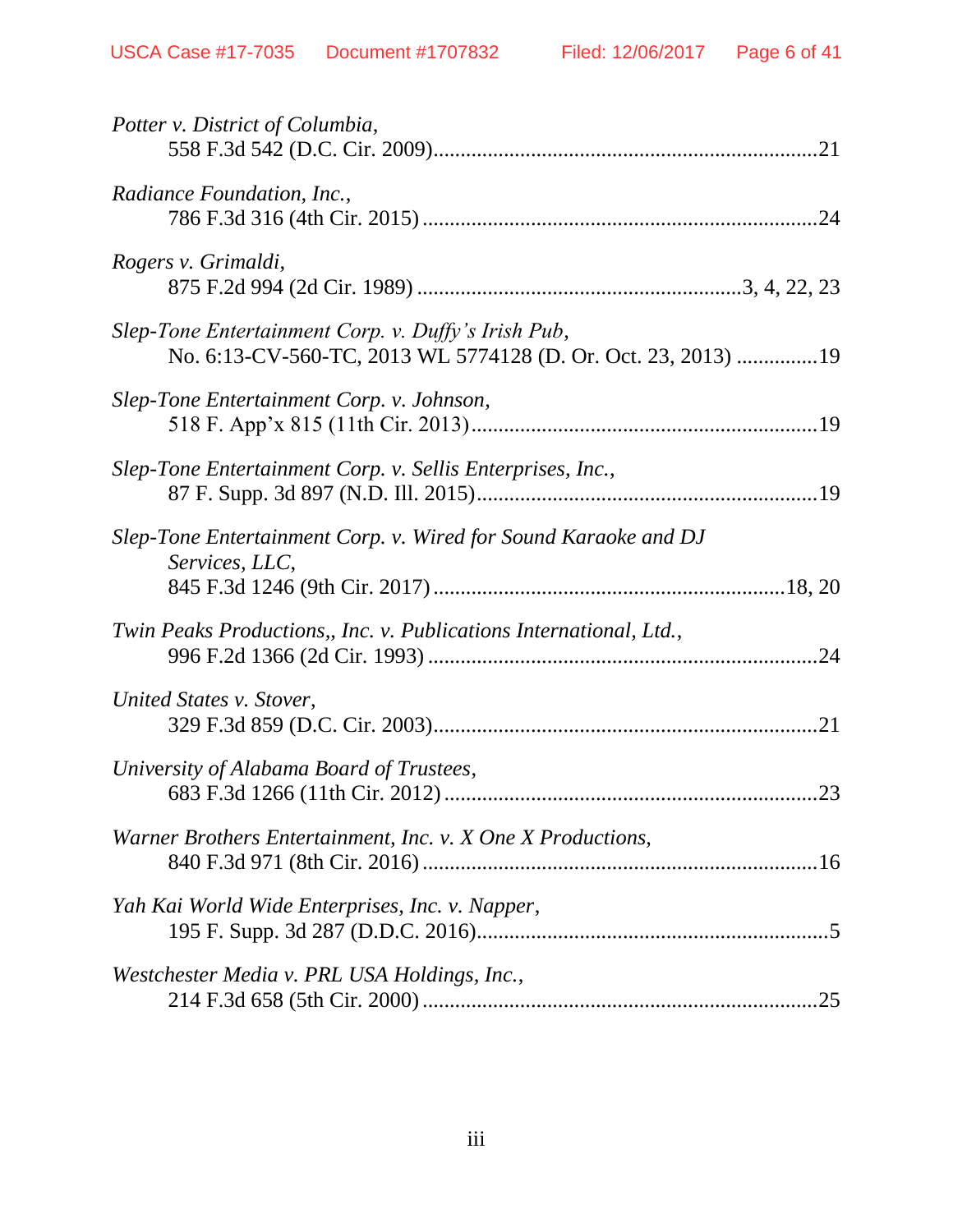# **STATUTES**

# **OTHER AUTHORITIES**

| 2 McCarthy on Trademarks and Unfair Competition § 10:28 |  |
|---------------------------------------------------------|--|
| 5 McCarthy on Trademarks and Unfair Competition § 27:83 |  |
|                                                         |  |
|                                                         |  |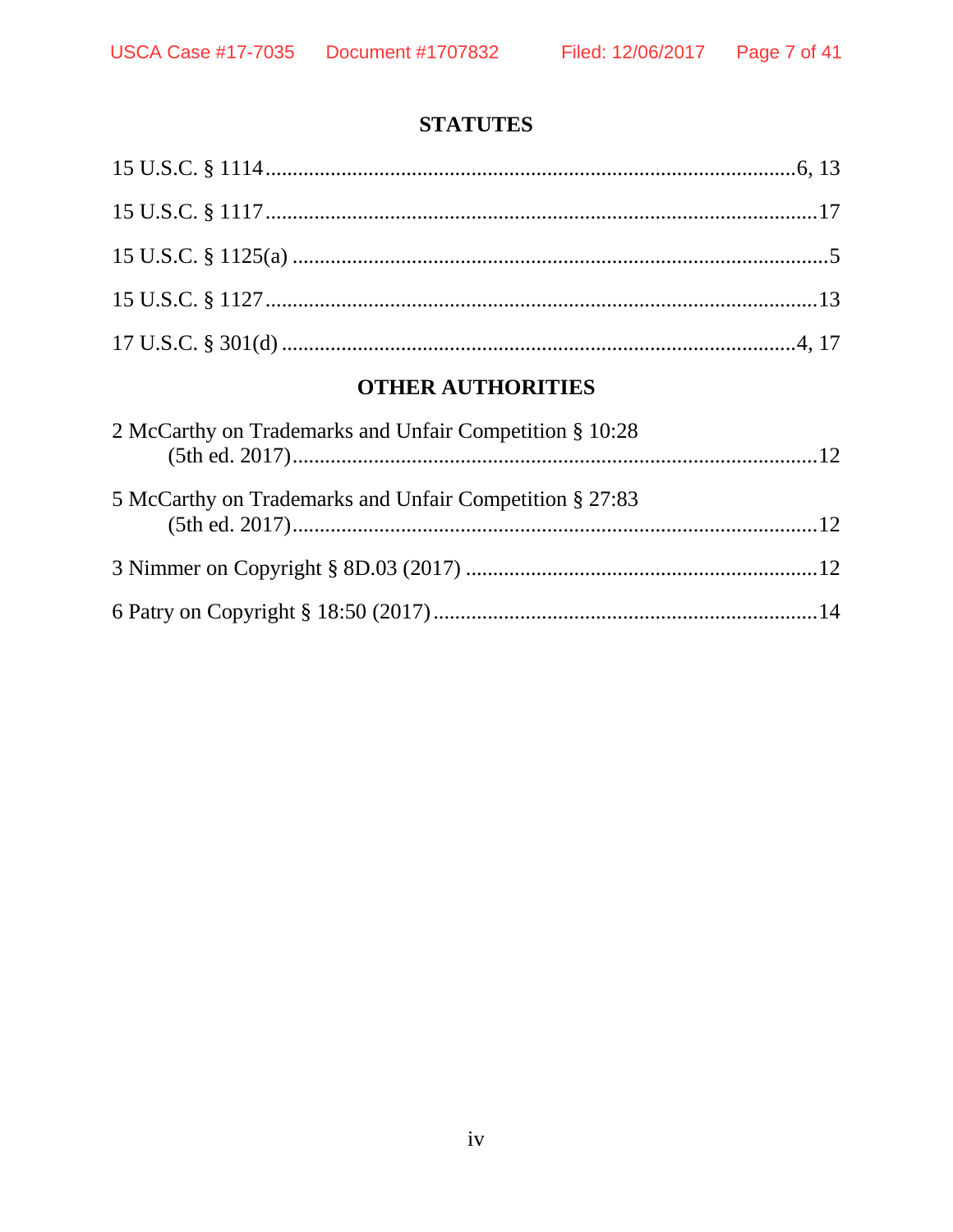$\overline{a}$ 

#### **GLOSSARY OF ABBREVIATIONS**

| <b>INTA</b> | <b>International Trademark Association</b> |
|-------------|--------------------------------------------|
| <b>PR</b>   | Public.Resource.Org, Inc.                  |

#### **STATUTES AND REGULATIONS**

Pertinent statutes and regulations that are not already included in the briefs previously submitted in this appeal are reproduced in an addendum to this brief.

# **IDENTITY AND INTERESTS OF AMICI CURIAE<sup>1</sup>**

Founded in 1878, *amicus curiae* the International Trademark Association ("INTA") is a not-for-profit organization dedicated to the support and advancement of trademarks and related intellectual property concepts as essential elements of trade and commerce. INTA has more than 7,000 members in more than 190 countries. Its members include trademark and brand owners, as well as law firms and other professionals who regularly assist brand owners in the

<sup>&</sup>lt;sup>1</sup> No party's counsel authored this brief in whole or in part. No party or party's counsel made a monetary contribution intended to fund the preparation or submission of this brief, and no person other than *amicus curiae* funded the preparation of this brief. All parties have consented to the filing of this brief.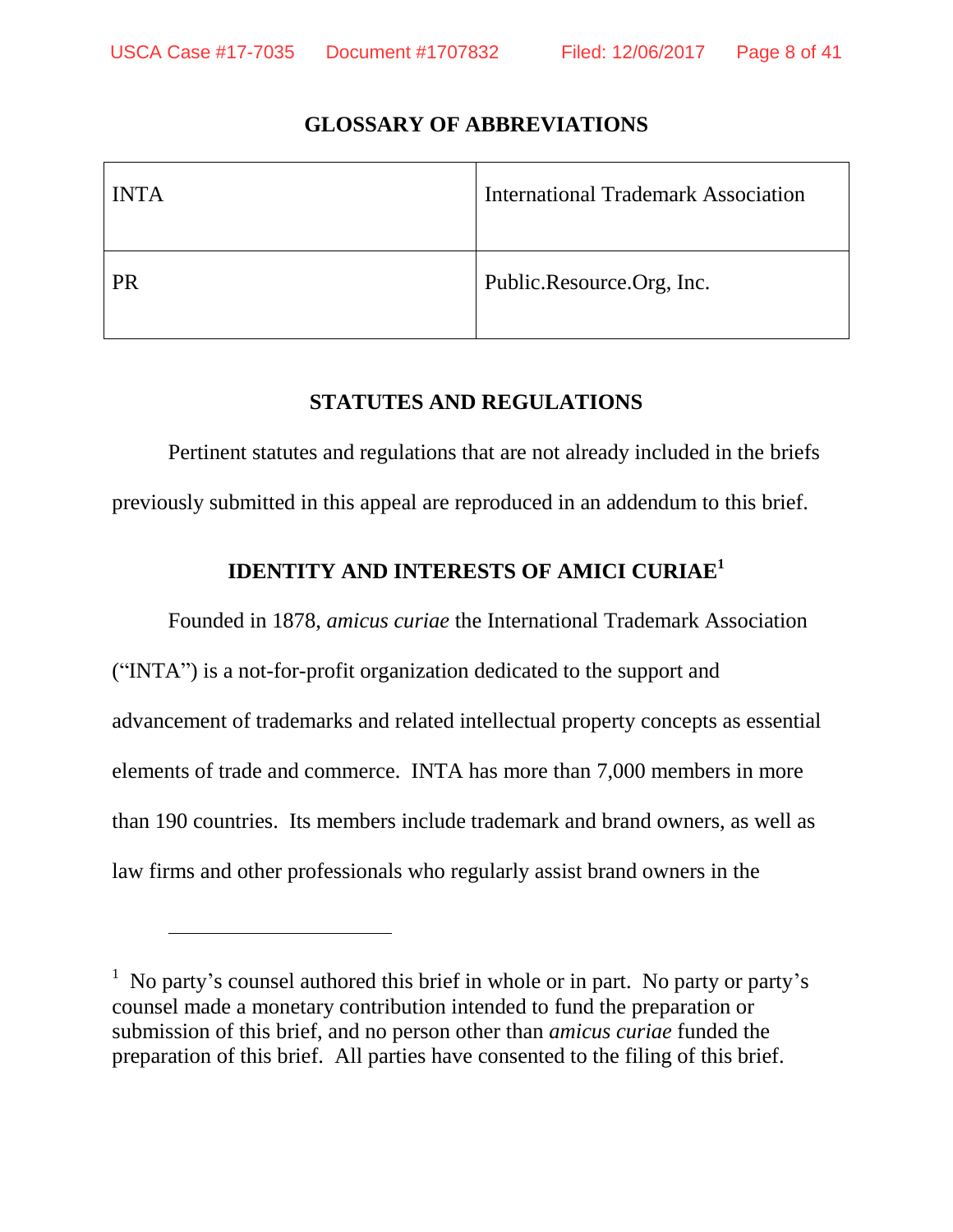creation, registration, protection, and enforcement of their trademarks. All INTA members share the goal of promoting an understanding of the essential role that trademarks play in fostering effective commerce, fair competition, and informed decision-making by consumers.

INTA was founded in part to encourage the enactment of federal trademark legislation following invalidation on constitutional grounds of the United States' first trademark act. Since then, INTA has been instrumental in making recommendations and providing assistance to legislators in connection with major trademark and related legislation, and has participated as *amicus curiae* in numerous cases in the U.S. Supreme Court and Circuit Courts of Appeals across the country involving significant Lanham Act issues. $2$  Moreover, INTA's

l

<sup>2</sup> INTA has filed *amicus* briefs in the U.S. Supreme Court and Circuit Courts of Appeals in the following matters, among others: *Matal v. Tam*, 137 S. Ct. 1744 (2017); *Sec. Univ., LLC v. Int'l Info. Sys. Sec. Certification Consortium, Inc.*, 137 S. Ct. 624 (2017); *Shammas v. Hirshfeld*, 136 S. Ct. 1376 (2016); *B&B Hardware, Inc. v. Hargis Indus., Inc.*, 135 S. Ct. 1293 (2015); *Hana Fin., Inc. v. Hana Bank*, 135 S. Ct. 907 (2015); *Lexmark Int'l, Inc. v. Static Control Components, Inc.*, 134 S. Ct. 1377 (2014); *Pom Wonderful LLC v. Coca-Cola Co.*, 134 S. Ct. 2228 (2014); *Already, LLC v. Nike, Inc.*, 568 U.S. 85 (2013); *KP Permanent Make-Up, Inc. v. Lasting Impression I, Inc.*, 543 U.S. 111 (2004); *Dastar Corp. v. Twentieth Century Fox Film Corp.*, 539 U.S. 23 (2003); *Moseley v. V Secret Catalogue, Inc.*, 537 U.S. 418 (2003); *TrafFix Devices, Inc. v. Mktg. Displays, Inc.*, 532 U.S. 23 (2001); *Wal-Mart Stores, Inc. v. Samara Bros.*, 529 U.S. 205 (2000); *Fla. Prepaid Postsecondary Educ. Expense Bd. v. Coll. Sav. Bank*, 527 U.S. 627 (1999); *Qualitex Co. v. Jacobson Prods. Co.*, 514 U.S. 159 (1995); *Two Pesos, Inc. v. Taco (cont'd)*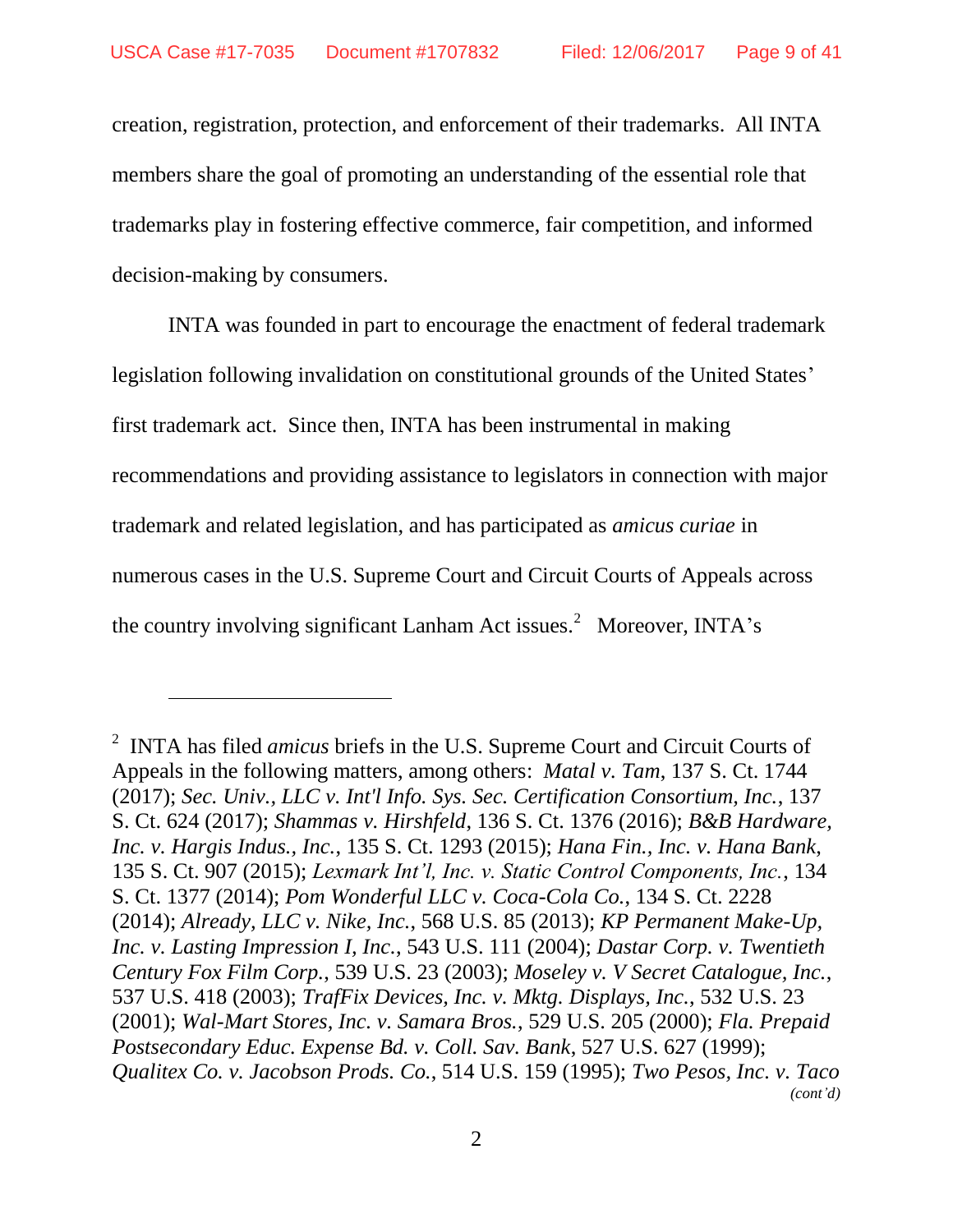members are frequent participants in litigations in courts and in administrative proceedings before the United States Patent and Trademark Office and Trademark Trial and Appeal Board with respect to actions brought under the Lanham Act, and therefore are interested in the development of clear, consistent, and equitable principles of trademark law.

INTA and its members have a particular interest in this case because Appellant Public.Resource.Org ("PR") and the *Amici Curiae* Law Professors ("*Amici* Professors") have propounded legal positions that risk sharply (and incorrectly) limiting the rights of trademark owners to protect their marks and goods. In particular, they advocate for overly-broad interpretations of two seminal Lanham Act decisions—*Dastar Corp. v. Twentieth Century Fox Film Corp.*, 539 U.S. 23 (2003) ("*Dastar*") and *Rogers v. Grimaldi*, 875 F.2d 994 (2d Cir. 1989) ("*Rogers*")—that would stretch the scope of those decisions well beyond their holdings and underlying rationales.

*(cont'd from previous page)*

*\_\_\_\_\_\_\_\_\_\_\_\_\_\_\_\_\_\_\_\_\_\_\_\_*

*Cabana, Inc.*, 505 U.S. 763 (1992); *NantKwest v. Lee, Inc.*, 686 F. App'x 864 (Fed. Cir. 2017); *In re Tam*, 808 F.3d 1321 (Fed. Cir. 2015), *as corrected* (Feb. 11, 2016); *Shammas v. Focarino*, 784 F.3d 219 (4th Cir. 2014); *Ferring Pharm. Inc. v. Watson Pharm., Inc.*, 765 F.3d 205 (3d Cir. 2014); *Christian Louboutin S.A. v. Yves Saint Laurent Am. Holding, Inc.*, 696 F.3d 206 (2d Cir. 2012); *Rosetta Stone Ltd. v. Google, Inc.*, 676 F.3d 144 (4th Cir. 2012); and *Fleischer Studios, Inc. v. A.V.E.L.A., Inc.*, 654 F.3d 958 (9th Cir. 2011).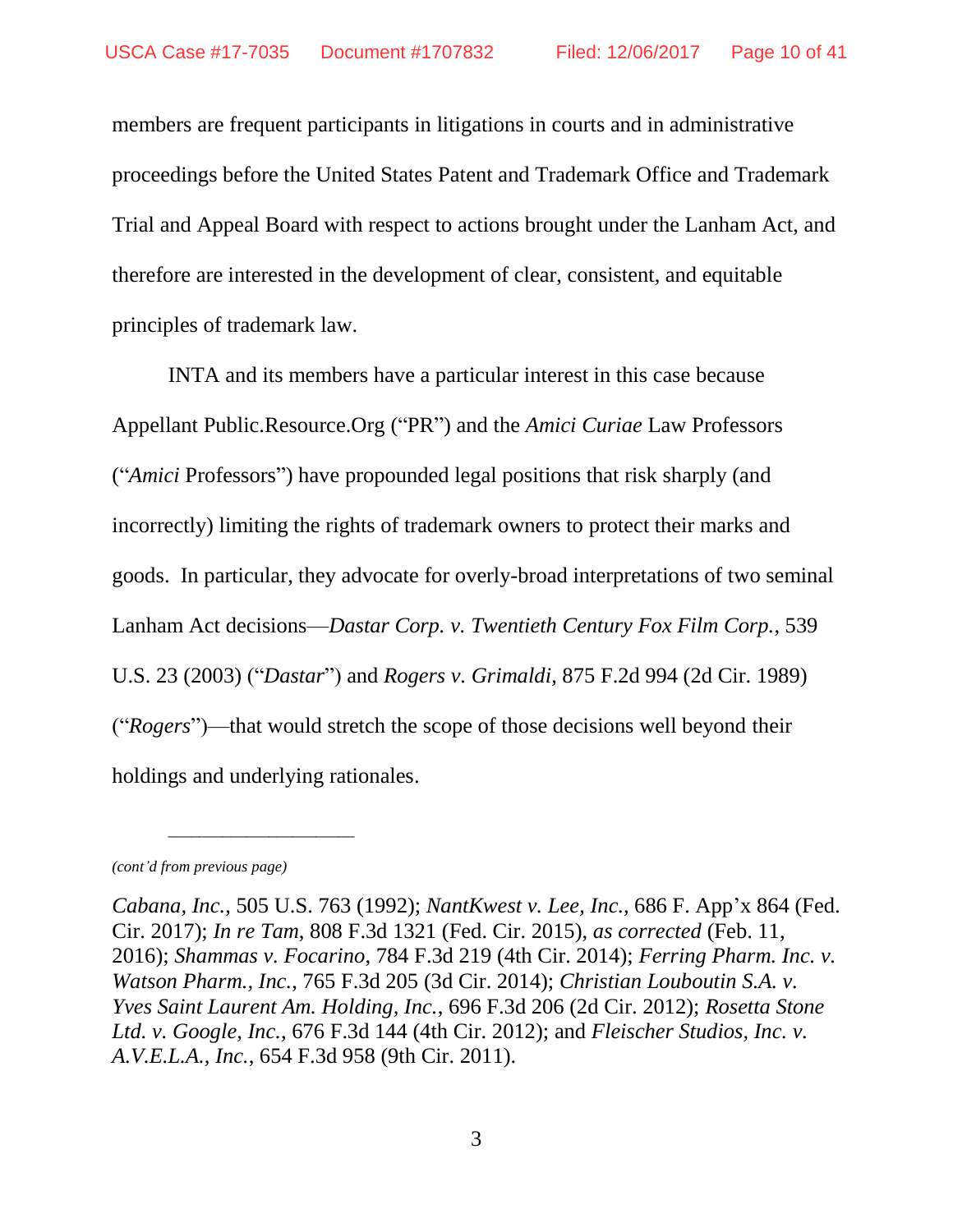The proposed interpretation of *Dastar* would create a blunt and inflexible standard that would hamper trademark owners' rights to protect and maintain quality control over their goods in any instance where those goods happen to contain or involve copyrightable materials. Under this construction, even parties that engaged in the most egregious trademark infringement could be insulated from Lanham Act liability any time infringing products contain expressive content. That result is not supportable under any fair reading of *Dastar*, nor would it comport with either: (1) the Lanham Act's express purposes of protecting consumers from "deceptive and misleading use of marks" and commercial competitors "against unfair competition," 15 U.S.C. § 1127; or (2) the Copyright Act's express statement that "[n]othing in this title annuls or limits any rights or remedies under any other Federal statute," 17 U.S.C. § 301(d).

*Amici* Professors would further have the Court take this opportunity to formally adopt the holding in *Rogers* and apply it in a manner that was plainly never contemplated by the Second Circuit: to make it nearly impossible to enforce trademark rights in every instance where trademarks appear in the content of a work. Even if the Court overlooked the fact that *Rogers* was never raised below and thus should not be addressed now, the First Amendment concerns addressed by that decision are only triggered by trademark uses that, unlike here, have "artistic relevance." To remove that critical element from the *Rogers* test would create an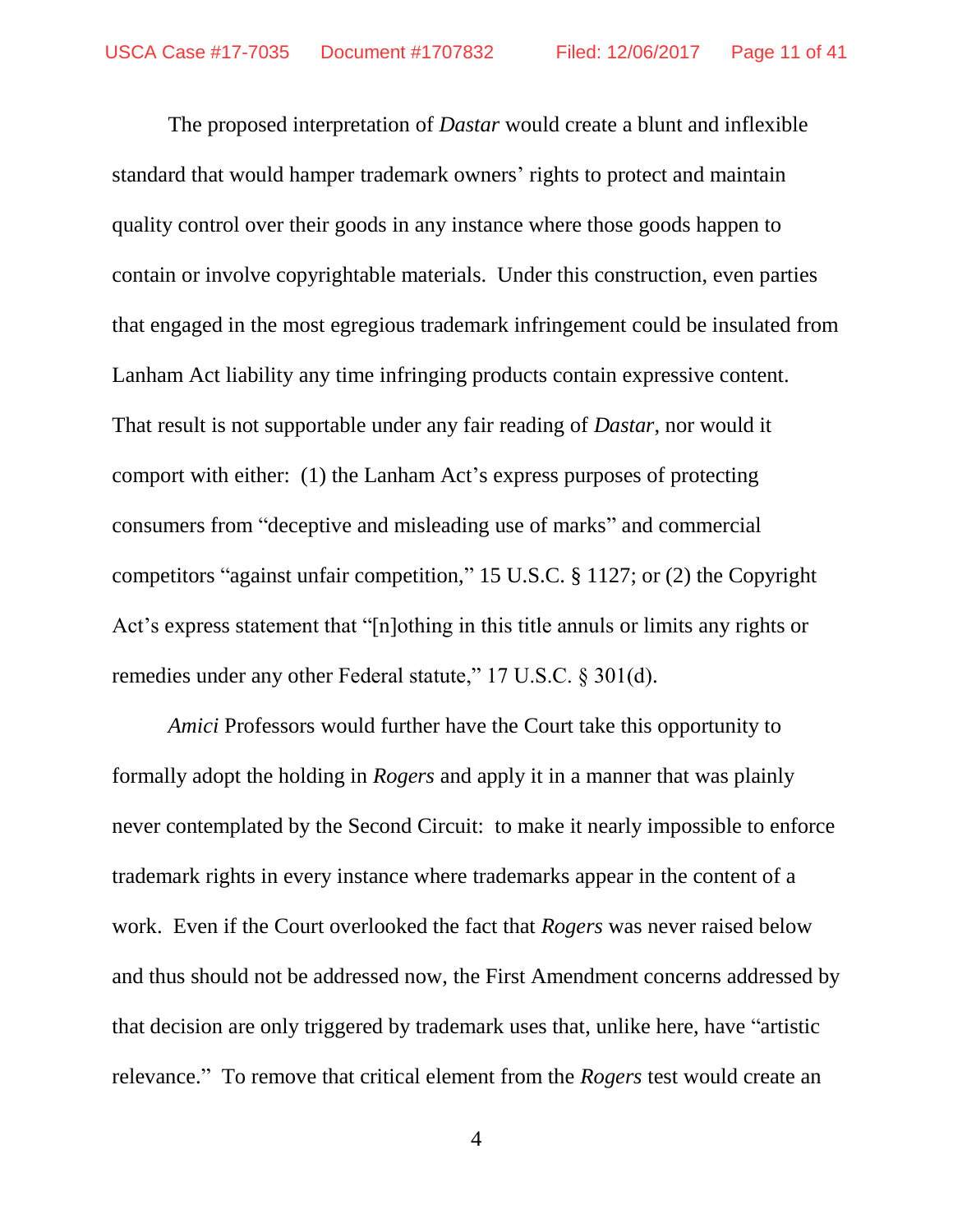entirely new standard and disregard the careful balance that the Second Circuit struck between trademark protection and First Amendment principles.

#### **SUMMARY OF ARGUMENT**

PR's and *Amici* Professors' arguments that the Lanham Act claims brought by Plaintiffs-Appellees (the "Sponsoring Organizations") are barred by *Dastar* and *Rogers* reflect an overly-broad and incorrect expansion of the scope and applicability of those cases, as well as the principal rationales for the holdings articulated by the Supreme Court and Second Circuit, respectively.<sup>3</sup>

*First*, *Dastar* involved a situation not present here: copying creative work without attributing that work to its source (the plaintiff). In *Dastar*, the Supreme Court rejected a proposed claim under Section 43(a) of the Lanham Act, 15 U.S.C. § 1125(a), for "false designation of origin" when the defendant was alleged to have copied the plaintiff's television footage. 539 U.S. at 29. The Court recognized that the sole alleged misconduct—the act of *copying* creative content—sounded in copyright, and that the plaintiff had merely dressed up a copyright claim in Lanham Act language to plead around the fact that the television footage had fallen

 $\overline{a}$ 

 $3$  INTA takes no position with respect to whether the Sponsoring Organizations have actually demonstrated a likelihood of confusion and/or established Lanham Act liability, which is based on a highly fact-dependent, multi-factor analysis. *See Yah Kai World Wide Enters., Inc. v. Napper*, 195 F. Supp. 3d 287, 317 (D.D.C. 2016) (delineating the seven-factor confusion test applied by courts in this Circuit).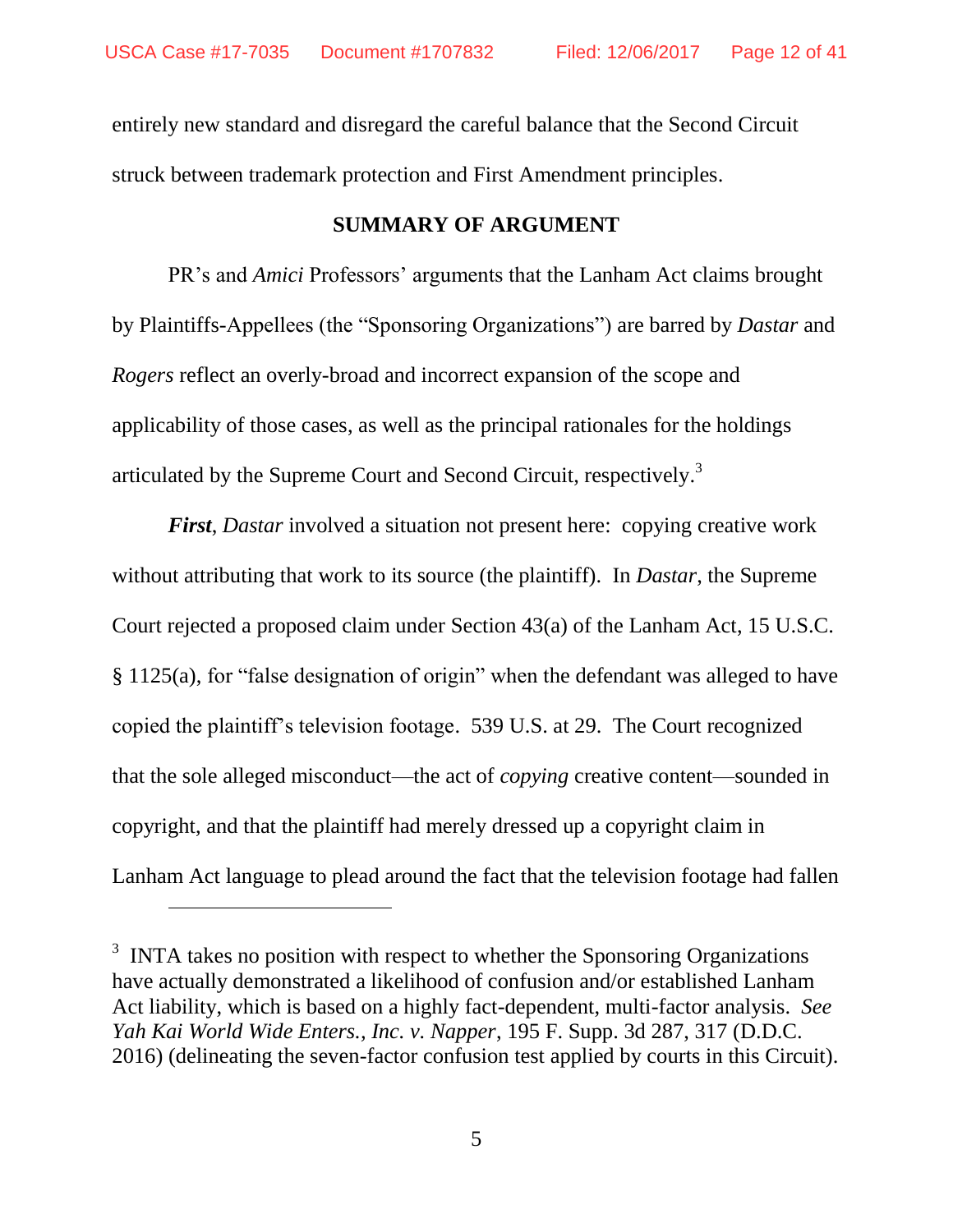into the public domain (thus negating any copyright infringement claim). Since copyright law does not provide authors with an independent right of attribution for their works, the Supreme Court was not willing to read such a right into the broad wording of the Lanham Act's general unfair competition provision, Section 43(a). *See* 539 U.S. at 33-34, 38.

By contrast, the current case does not involve unattributed copying. Rather, it involves *misattribution* and unauthorized use of the Sponsoring Organizations' trademarks in connection with products that the Sponsoring Organizations did not produce. Specifically, PR created and posted error-ridden, incorrect digital files online, and affixed the Sponsoring Organizations' trademarks to those files, creating the potential that consumers would be misled into believing that the Sponsoring Organizations were the source of those files. This fact pattern was not discussed in—let alone addressed by—*Dastar*, and the Supreme Court's concerns about creating a new right of attribution in copyright law (under the guise of a Lanham Act cause of action) do not apply to such a straightforward trademark infringement scenario.

Moreover, *Dastar* concerned only the Lanham Act's general unfair competition provision (Section 43(a)), and did not purport to address preemption of claims under Section 32 of the Lanham Act, 15 U.S.C. § 1114. Thus, *Dastar* has no bearing on the Sponsoring Organizations' claims for infringement of

6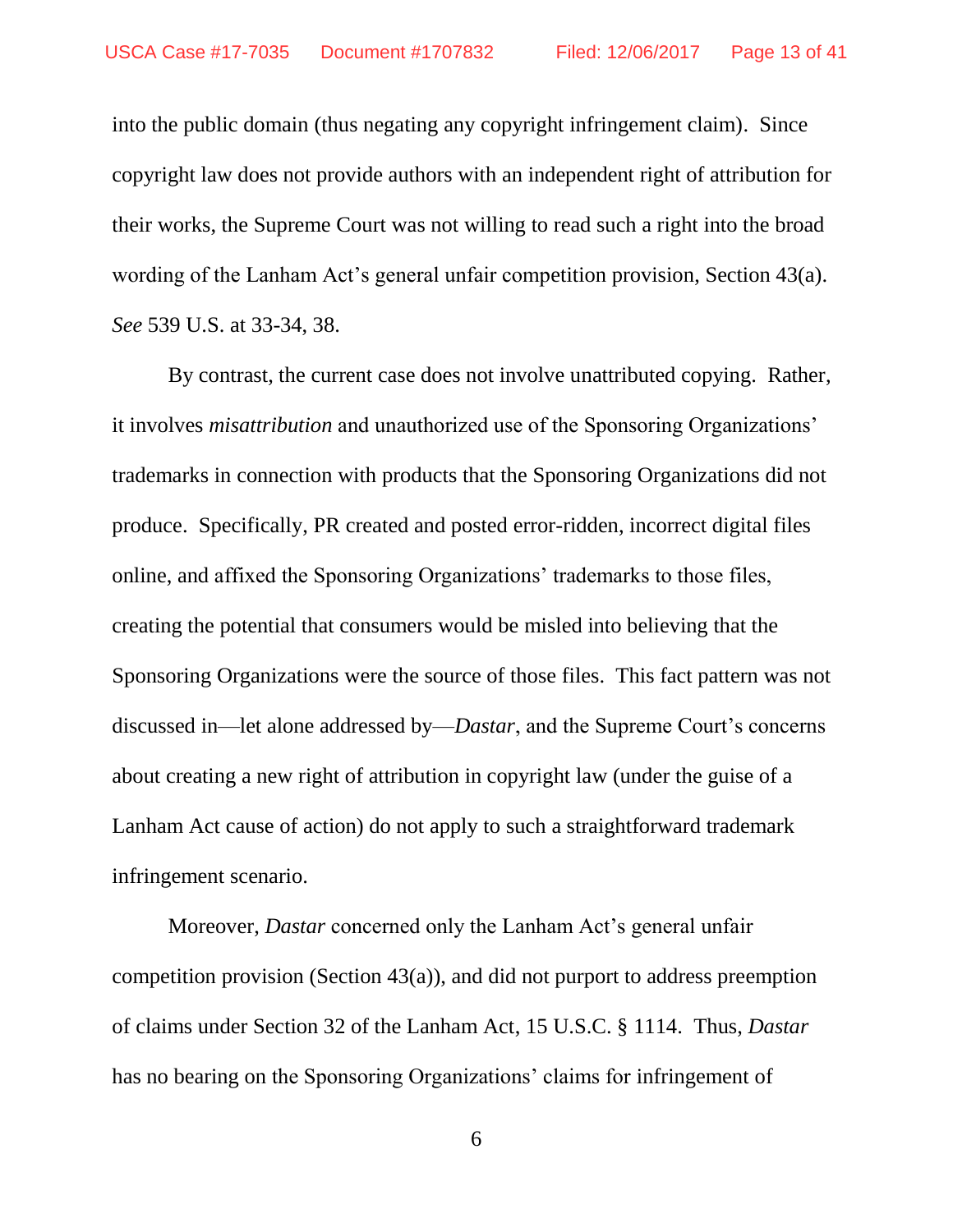federally registered trademarks under Section 32. Indeed, *Dastar*'s holding was expressly and specifically based on its interpretation of the term "origin" in Section 43(a) of the Lanham Act—a term that does not appear anywhere in Section 32 further demonstrating that *Dastar* should not be applied to Section 32 claims.

Even if *Dastar* did apply to this case, the Sponsoring Organizations' Lanham Act claims should nevertheless survive because they concern confusion regarding the source of not just creative content, but also (as per *Dastar*'s requirement) "tangible goods:" the digital files that PR created and distributed online in lieu of genuine files created and sold by the Sponsoring Organizations on their own website. Notably, the principal authorities on which PR and *Amici* Professors rely recognize that Lanham Act claims are viable under these circumstances.

*Second*, the discussion of *Rogers* by *Amici* Professors is a red herring. In *Rogers*, the Second Circuit held that heightened requirements must be met to protect trademarks when used for certain kinds of protected expressive purposes. But *Amici* Professors do not (and cannot) show why that doctrine should apply here.

As an initial matter, the proposed test set forth in *Rogers* has not been adopted in this Circuit. But even if it had been adopted, a trademark use under *Rogers* can be protected by the First Amendment only if its use has "artistic

7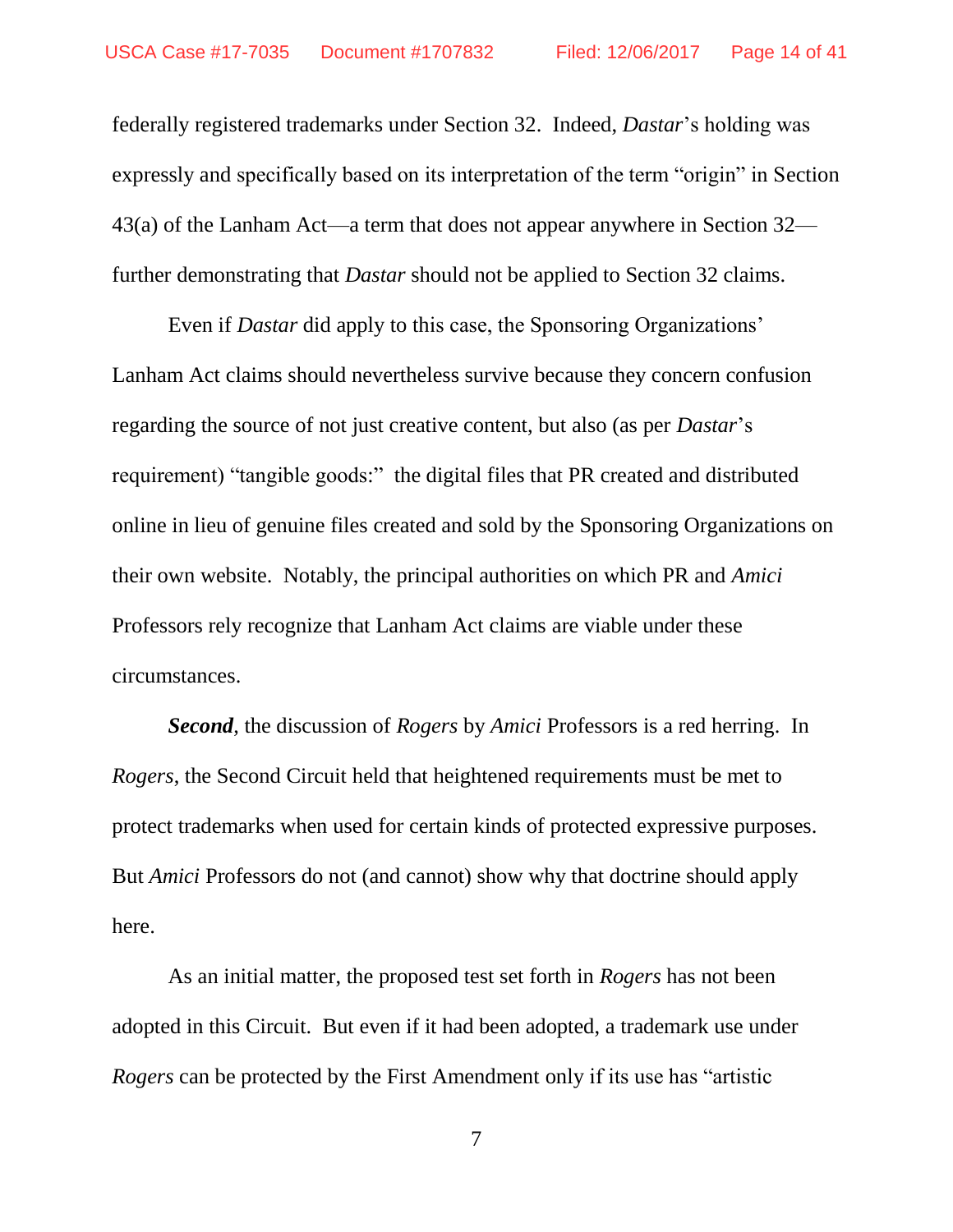relevance" to the expressive content. *Amici* Professors do not attempt to demonstrate that the use of Sponsoring Organization trademarks by PR was for any artistic purposes, nor would any such contention be plausible; on the contrary, the trademarks were used solely as source identifiers—that is, for the very purpose that trademarks are protected. At all events, *Rogers* was never raised by the actual parties to this litigation in the district court (or in PR's appeal brief), and under D.C. Circuit precedent it would not be appropriate for this Court to consider the issue now.

#### **ARGUMENT**

#### **I.** *DASTAR* **DOES NOT BAR THE SPONSORING ORGANIZATIONS' LANHAM ACT CLAIMS**

#### **A.** *Dastar* **Is Not Applicable Because It Addressed Facts and Policy Concerns Not Remotely Present Here**

As PR and *Amici* Professors recognize, the Supreme Court's rejection of the Section 43(a) claim in *Dastar* was premised on its conclusion that the plaintiff was "attempt[ing] to use trademark law to circumvent the limitations of the Copyright Act." (PR Br. at 51; *see Amici* Prof. Br. at 4.) In *Dastar*, Twentieth Century Fox Film Corporation ("Fox") sought redress under the Lanham Act for Dastar's use in its own video series of footage from Fox's "Crusade in Europe" television show (the copyrights to which had fallen into public domain) without crediting Fox. *Dastar*, 539 U.S. at 26-27. Fox did not claim that Dastar used any of Fox's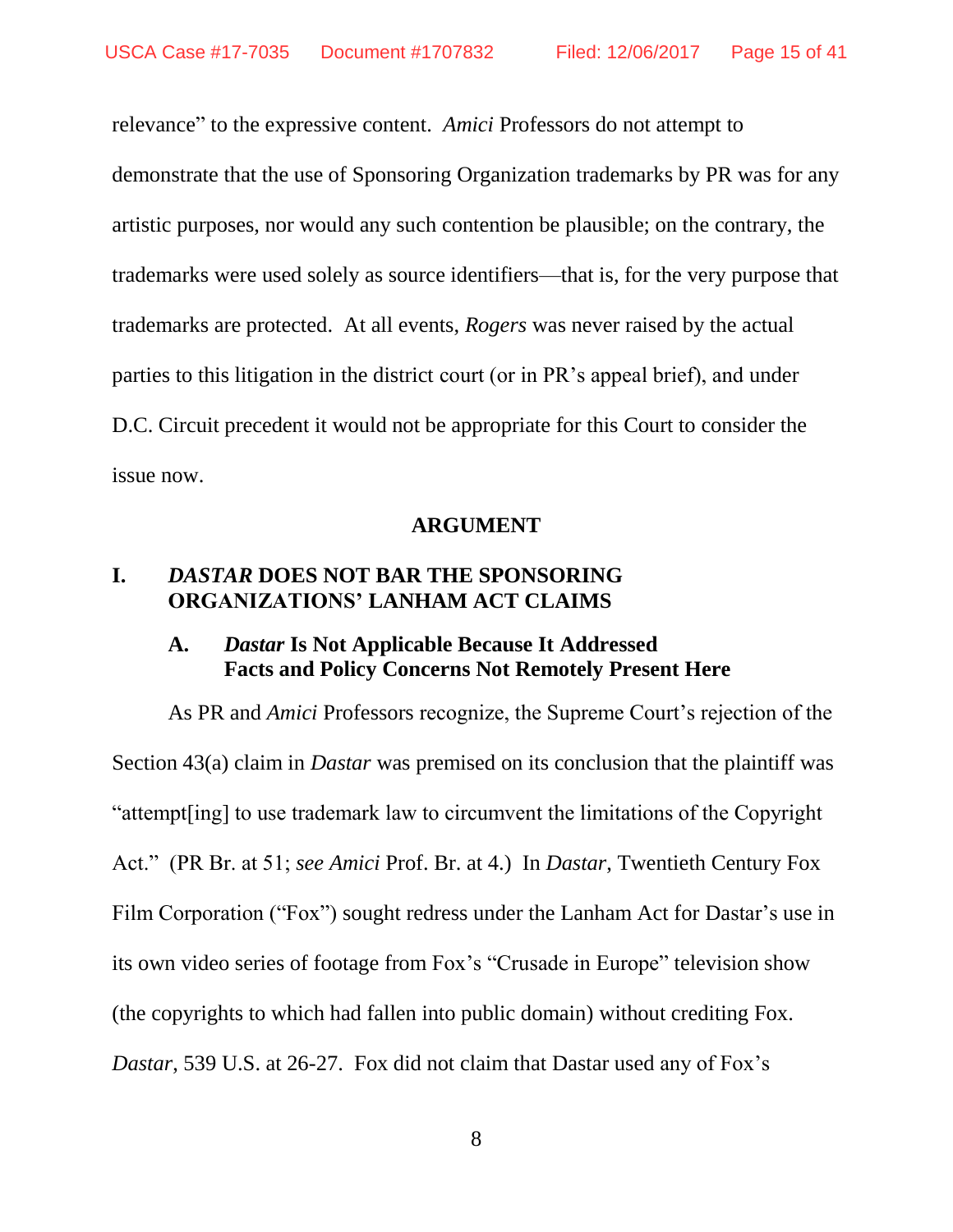trademarks; the sole challenge was that Dastar copied Fox's content. Recognizing a Lanham Act claim in this context, the Court found, would expand copyright protections beyond what Congress set forth in the Copyright Act. *Id.* at 35.

The crux of PR's and *Amici* Professors' argument is that permitting the Sponsoring Organizations' claims to go forward "would create exactly the kind of 'mutant copyright' rejected by the Supreme Court." (*Amici* Prof. Br. at 4.) But that is not true. The Sponsoring Organizations' claims and PR's conduct diverge substantially from the allegations and actions at issue in *Dastar*, and *Amici* Professors' concerns about the Lanham Act encroaching on "the province of copyright law" (*id.*) do not apply. Indeed, the scope of the holding in *Dastar* is far more limited than PR and *Amici* Professors suggest.

#### 1. Dastar *Addressed the Problems with Permitting a Section 43(a) Lanham Act Claim for Unaccredited Copying*

In *Dastar*, the proposed Section 43(a) action for false designation of origin was an obvious attempt to dress up a non-viable copyright claim as a Lanham Act claim. Since the "Crusade in Europe" television show had fallen into the public domain, Fox had no recourse under the Copyright Act when Dastar included Fox's footage in its own video series. So Fox contended instead that "Dastar's sale of [the video] 'without proper credit' to the Crusade television series constitutes 'reverse passing off' in violation of § 43(a) of the Lanham Act." *Dastar*, 539 U.S. at 27. Critically, the alleged misconduct was indistinguishable from, and totally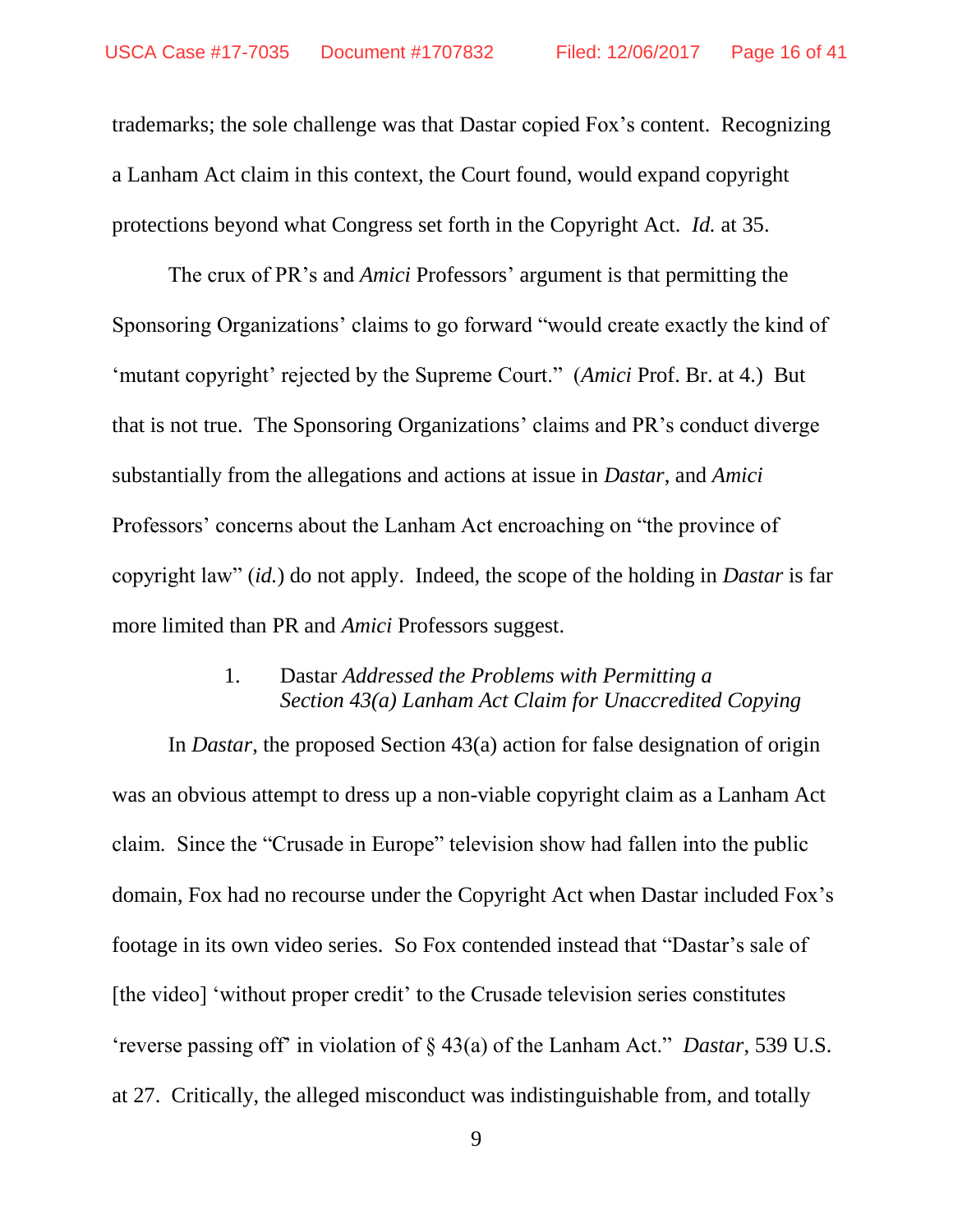co-extensive with, misconduct that would have supported a copyright infringement claim: the copying and distribution of creative content. In other words, the Lanham Act claim differed from a copyright claim only in form, not substance.

Accordingly, the Supreme Court addressed only the narrow question of "whether § 43(a) of the Lanham Act . . . *prevents the unaccredited copying* of a work," which required interpreting the meaning of the word "origin" as used in that statutory provision. *Id.* at 25 (emphasis added); *see also id.* at 36 (explaining that Fox's claim posited "a cause of action for, in effect, plagiarism—the use of otherwise unprotected works and inventions without attribution"). The Court's concerns about using trademark law to create a "species of mutant copyright law" by expanding the Copyright Act to incorporate a new right of attribution—as well as the "serious practical problems" associated with enforcing such a right—were necessarily tied to the particular problem with "[r]eading 'origin' in § 43(a) to *require* attribution of uncopyrighted materials." *Id.* at 34-35 (emphasis added).

#### 2. *The Sponsoring Organizations' Lanham Act Claims Are Not Based on Unaccredited Copying*

The Sponsoring Organizations' Lanham Act claims against PR are of a very different nature—and are based on very different alleged misconduct and injury than those in *Dastar*.

Here, the principal conduct giving rise to the potential Lanham Act claims was PR's undisputed lifting and using of Sponsoring Organization trademarks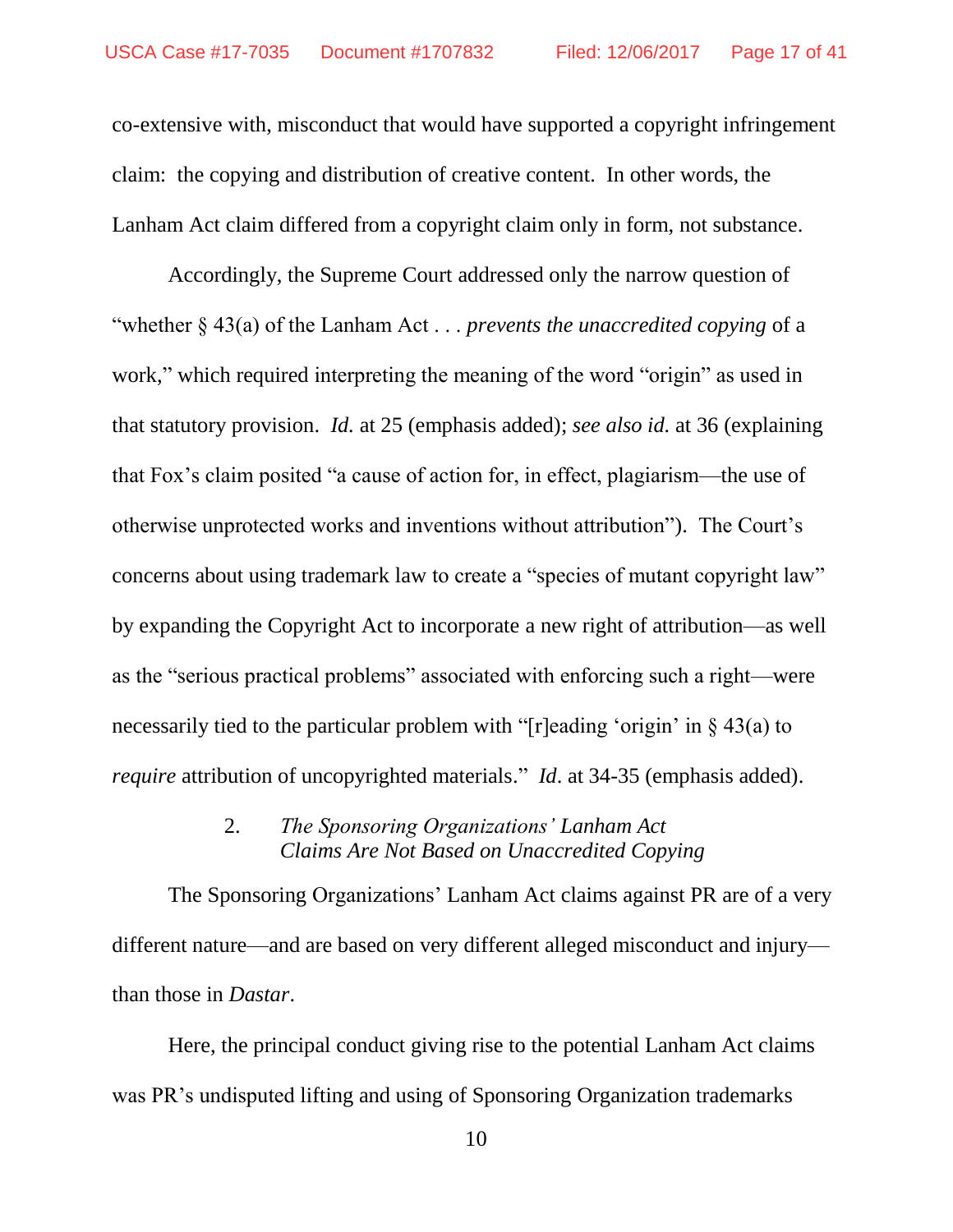when creating new files (such as by disassembling used, hard copies of the Sponsoring Organizations' standards, attaching a cover, and scanning) and then posting them online. Moreover, the new digital products created by PR were apparently of inferior quality, including mistakes such as textual errors and skipped or inverted pages. PR falsely attributed the source of the defective standards to the Sponsoring Organizations, by incorporating their trademarks in the files without permission.

These facts are hardly analogous to those of *Dastar*, which in no way addressed such a "false attribution" scenario. As Judge Easterbrook explained post-*Dastar* when affirming the viability of a Section 43(a)(1)(B) claim for a "false claim of origin:"

Twentieth Century Fox . . . did not contend that Dastar had falsely identified itself as the videos' creator, wrongly imputed the newly made copies to Twentieth Century Fox, or made any other false claim. Because the origin of goods had been correctly designated, and no false statement made, the Court held that §43(a) did not supply a claim for relief. [Plaintiff], by contrast, does assert that there has been a false claim of origin . . . . *[Plaintiff] maintains that [Defendant] falsely claims to have been the creator of intellectual property . . . . Nothing in Dastar forecloses such a claim.* 

*M. Arthur Gensler Jr. & Assocs. v. Strabala*, 764 F.3d 735, 737 (7th Cir. 2014) (emphasis added). Indeed, leading treatises in both the trademark and copyright spheres recognize that claims of false attribution remain viable post-*Dastar*. *See* 2 McCarthy on Trademarks and Unfair Competition § 10:28 (5th ed. 2017)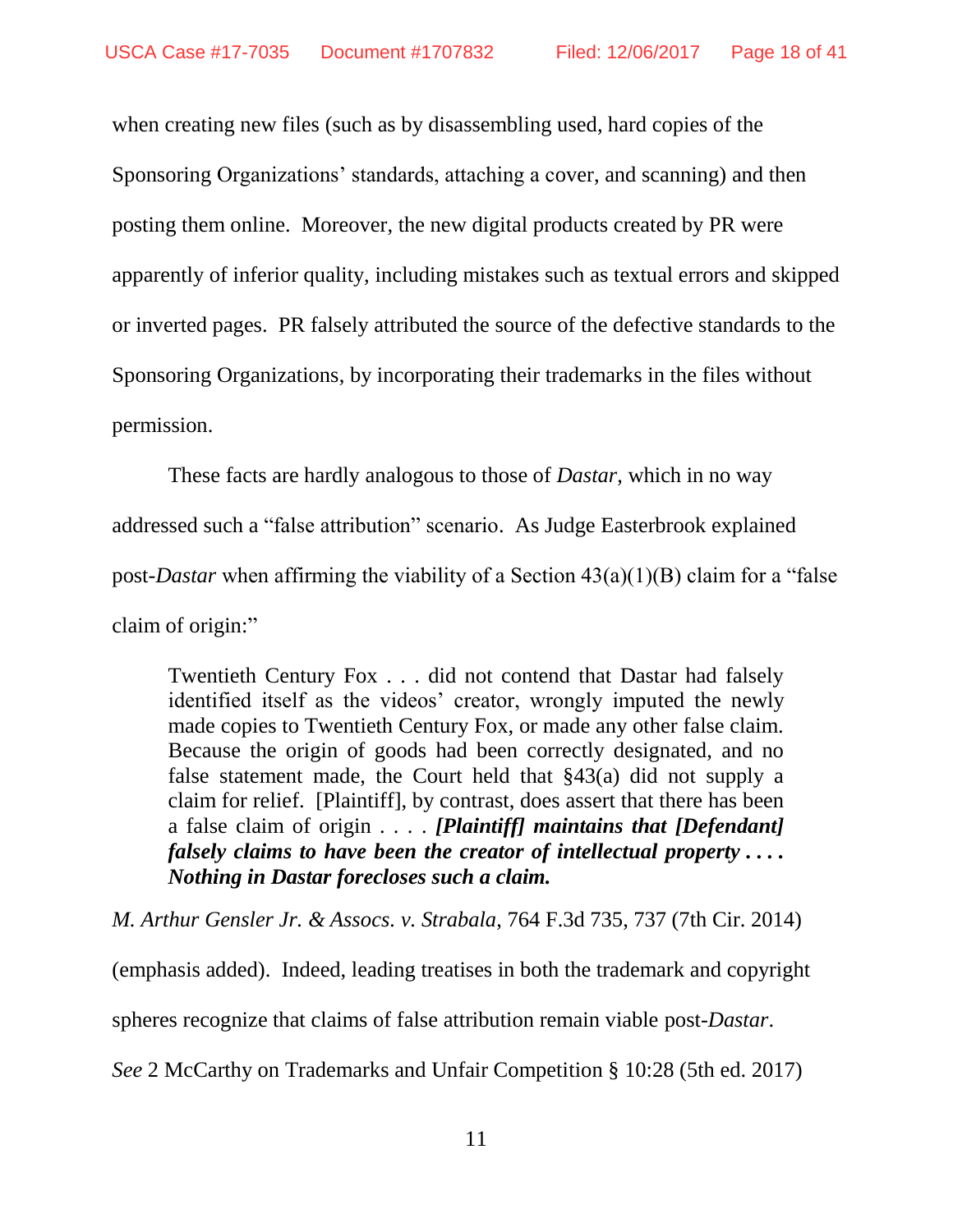l

("[I]t has been held that  $\S 43(a)$  is not a statute that creates a duty of attribution: it only prevents false attribution."); 3 Nimmer on Copyright § 8D.03 (explaining that "[c]onsonant with Berne Convention jurisprudence, an author's rights are violated if, without his consent, he is attributed to be the author of a work that he did not in fact create" and that Lanham Act false attribution claims "presumably survive" *Dastar* (footnotes omitted)).<sup>4</sup>

That the Sponsoring Organizations' trademarks were being used without authorization on products that did not originate with those organizations could: (a) give rise to confusion among consumers as to the source, affiliation, and/or sponsorship of the products created and disseminated by PR; (b) undercut the Sponsoring Organizations' ability to control the quality of their own trademarked products; and (c) negatively impact the Sponsoring Organizations' goodwill and reputations. Those are precisely the types of injuries that the Lanham Act—and not the Copyright Act—is designed to address. *See* 15 U.S.C. § 1127 (Lanham

<sup>4</sup> Similarly, nothing in *Dastar* addresses the situation where, as here, work was attributed to a particular author or source even though substantial changes and alterations were made to that work. *See Gilliam v. Am. Broad. Cos.*, 538 F.2d 14, 24 (2d Cir. 1976) (recognizing a Section 43(a) claim where work had "been edited, without the writer's consent, into a form that departs substantially from the [writer's] original work" and the writer was therefore presented "to the public as the creator of a work not his own"); *see generally* 5 McCarthy on Trademarks and Unfair Competition § 27:83 (discussing *Gilliam* and opining that it and similar cases "probably fit within the Lanham Act  $\S$  43(a)(1)(B)").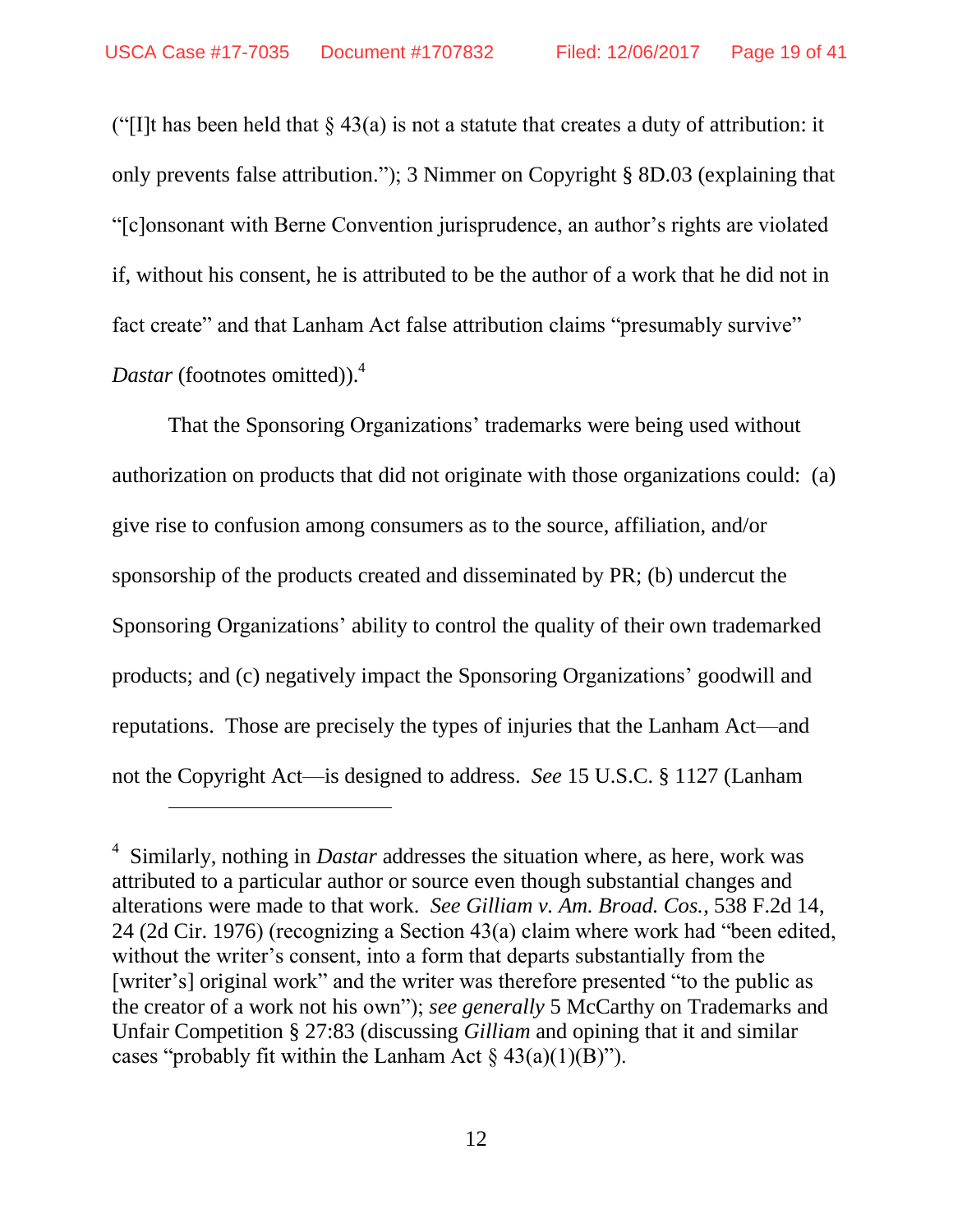Act's express purposes include protecting against "deceptive and misleading use of marks" and "unfair competition"); *Dastar*, 539 U.S. at 34 (explaining that the Lanham Act, "by preventing competitors from copying 'a source-identifying mark,' 'reduce[s] the customer's costs' . . . and 'helps assure a producer that it (and not an imitating competitor) will reap the financial, reputation-related rewards associated with a desirable product'" (first alteration in original) (citation omitted)).

#### 3. Dastar *Does Not Apply to Section 32 Lanham Act Claims*

*Dastar* is not controlling here for a second reason: *Dastar* turned solely on an interpretation of Section 43(a) of the Lanham Act, but the Sponsoring Organizations brought claims for infringement of their registered marks under Section 32 of the Lanham Act, 15 U.S.C. § 1114. Specifically, the *Dastar* Court addressed the meaning of the word "origin" as used in Section 43(a) and expressly distinguished Section 43(a)'s broad application to unfair trade practices "that goes beyond trademark protection" from those sections of the Lanham Act that "address[] the registration, use, and infringement of trademarks and related marks." 539 U.S. at 28-29.

*Dastar* makes no mention of Section 32, and there is no reason to believe that the Supreme Court intended to extend its ruling to the straightforward infringement of a registered mark, as alleged here. Indeed, the word "origin,"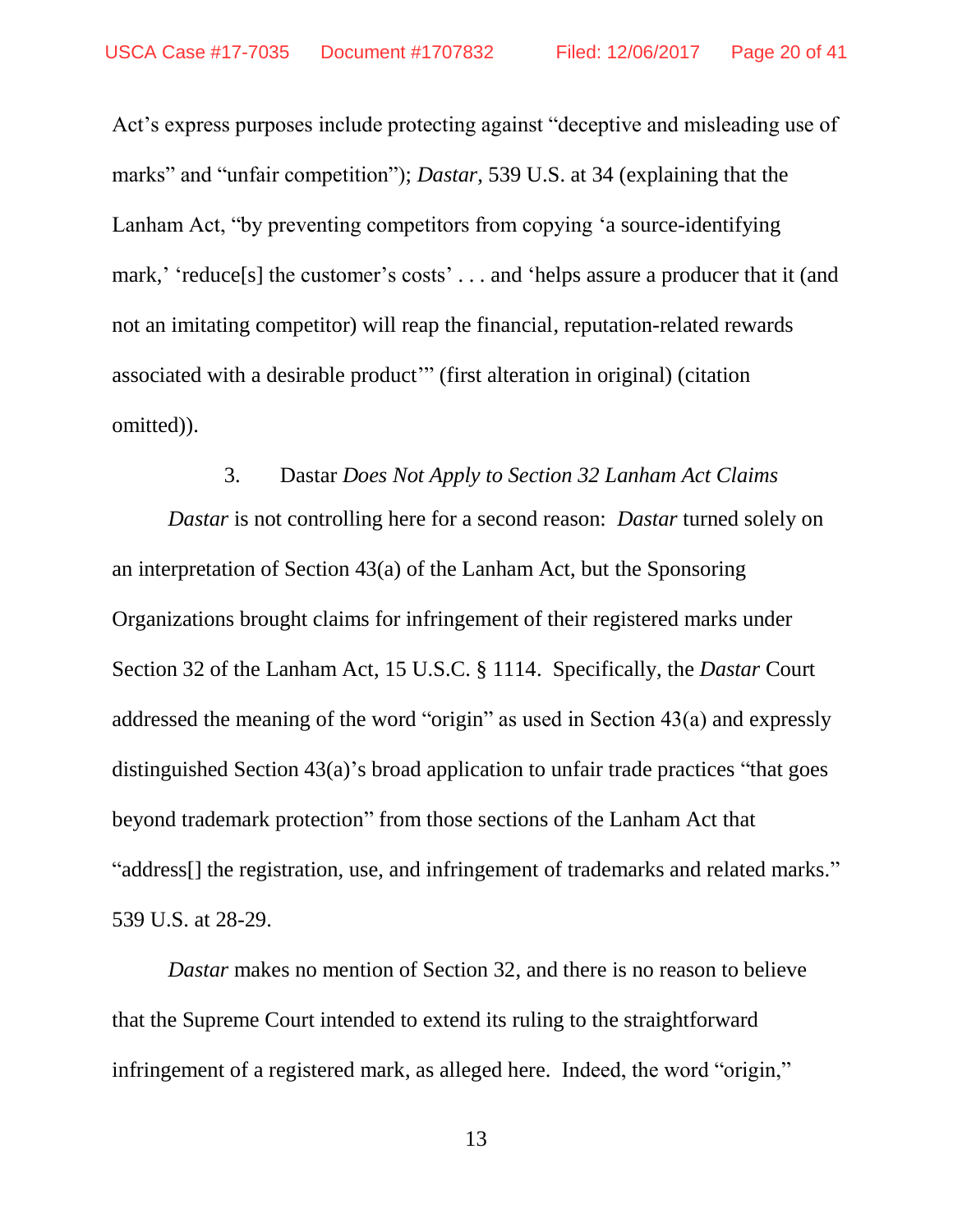which was so central to the Court's analysis in *Dastar*, does not even appear in Section 32. This further confirms that the applicability of *Dastar* is limited solely to the "reverse passing off" scenarios expressly discussed by the Court—where works are used "without crediting" or without "attribution"—but does not extend to misapplication of another's trademark. 539 U.S. at 35-37. *See* 6 Patry on Copyright § 18:50 ("*Dastar* does not, however, reach traditional trademark infringement actions, where the allegation does not concern copying of content, but rather consumer confusion through use of plaintiff's trademark.").

PR is incorrect, then, when it contends that "the core of the injury" alleged in the Lanham Act claims is the fact that PR reproduced the communicative content of the Sponsoring Organizations' standards. (PR Br. at 52.) Rather, the trademark injury claimed here is misattribution as to files that the Sponsoring Organizations *did not create*. In addition, the Sponsoring Organizations claimed that their registered trademarks had affirmatively been misappropriated regardless of whether PR did indeed copy any of their content. Therefore, as the district court correctly recognized, the Sponsoring Organizations had "an independent basis for claiming that Defendant infringed their trademarks, separate from their copyright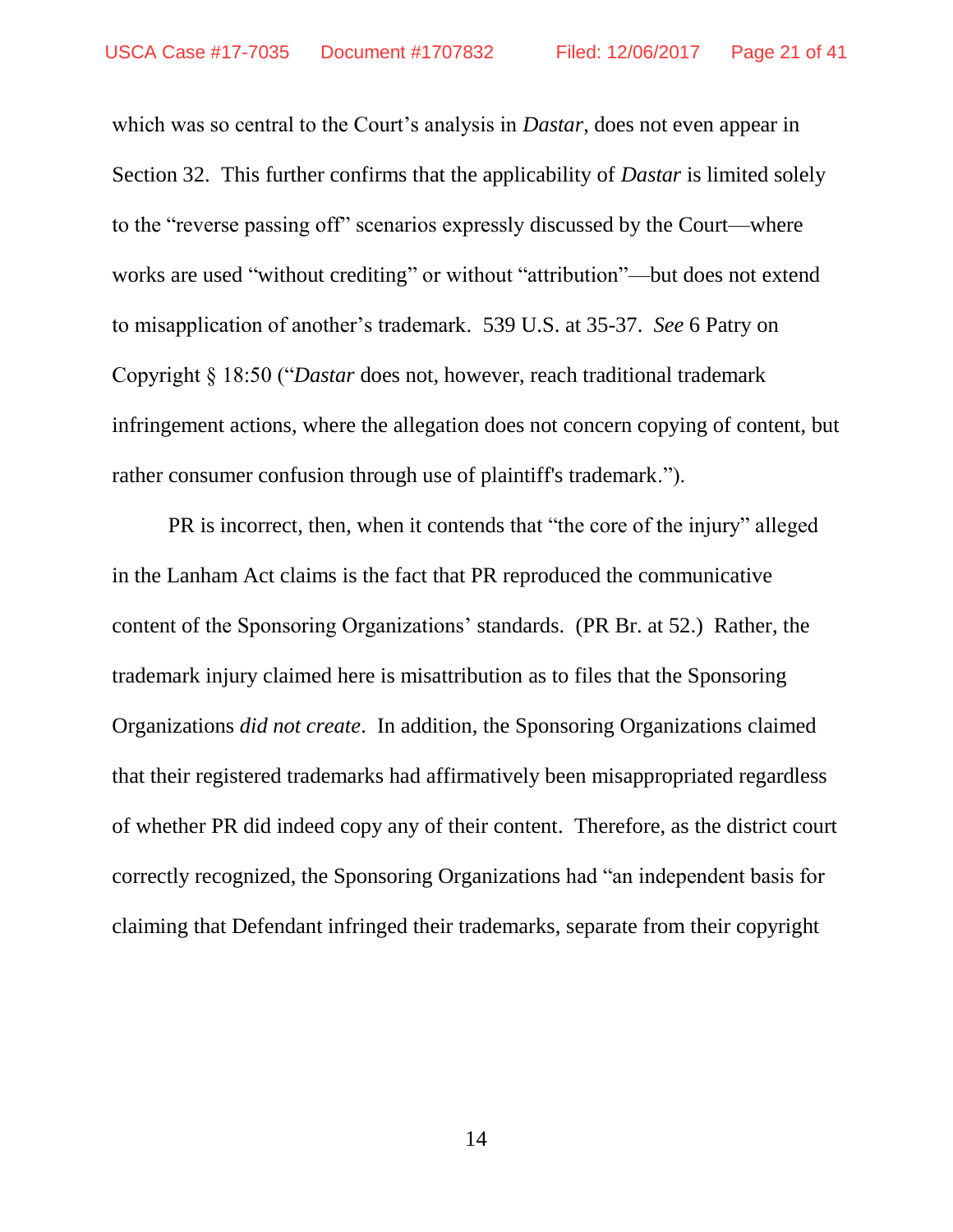l

infringement claims."<sup>5</sup> *Am. Soc'y for Testing & Materials v. Public.Resource.org, Inc.*, No. 13-cv-1215 (TSC), 2017 WL 473822, at \*20 (D.D.C. Feb. 2, 2017).

#### 4. *The Sponsoring Organizations' Claims Do Not Risk Creating "Mutant Copyright"*

In light of the foregoing factual distinctions, the practical and policy-based concerns that drove the Supreme Court's decision in *Dastar* are not present here. The "species of mutant copyright law" that the *Dastar* Court feared—creating a new right of attribution any time communicative content is copied, 539 U.S. at 34—is not a risk because the Sponsoring Organizations' Lanham Act claims are not based on any alleged failure to provide attribution. Indeed the *opposite* concern is present—one that is at the core of what the Lanham Act is intended to prevent: use of another's trademark in connection with products or services the trademark holder did not support or approve. For the same reason, there is also no

<sup>&</sup>lt;sup>5</sup> By analogy to well-established case law concerning Copyright Act preemption of state law causes of action, the Sponsoring Organizations' claims are "qualitatively different from a copyright claim" because they contain an "extra element"—that is, they seek to protect rights "*not* equivalent to a right protected by the Copyright Act." *ICC Evaluation Serv., LLC v. Int'l Ass'n of Plumbing & Mech. Officials, Inc.*, No.16-54 (EGS), 2016 U.S. Dist. LEXIS 153518, at \*15-16 (D.D.C. Sept. 19, 2016). Indeed, some courts post-*Dastar* have expressed that "passing off" claims are not preempted by copyright because likelihood of confusion and misrepresentations are such "extra elements." *See, e.g., LaChapelle v. Fenty*, 812 F. Supp. 2d 434, 449 (S.D.N.Y. 2011) (no preemption of a "passing off" claim because it involves the "extra element" of misrepresentation).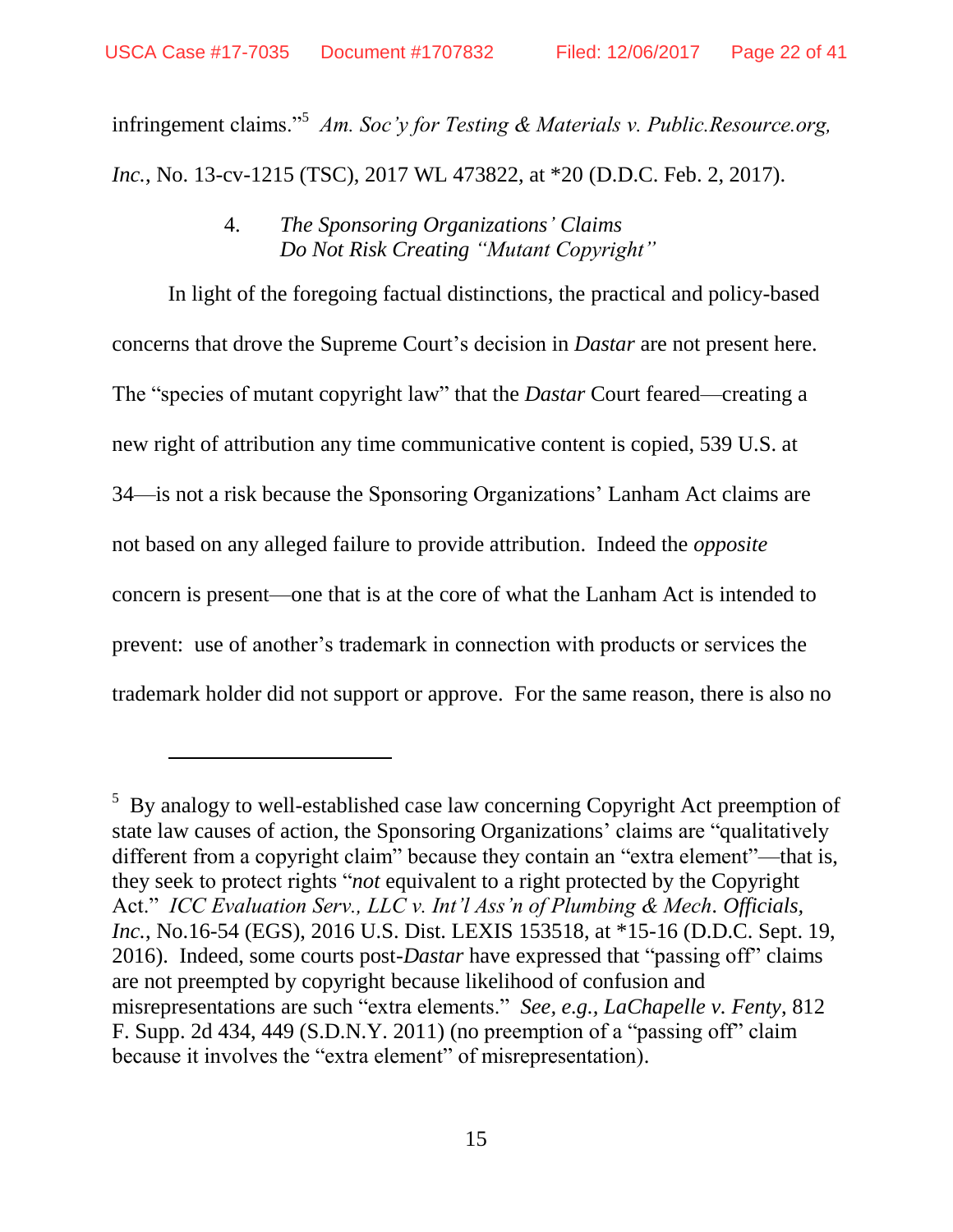l

risk (identified in *Dastar*) that parties copying communicative content would need to locate and provide credit to myriad contributors in order to avoid Lanham Act liability*.* In short, permitting the Lanham Act claims to proceed here would not run afoul of *Dastar*'s dicta.<sup>6</sup>

<sup>6</sup> Amici Professors argue that a narrower reading of *Dastar* would incentivize copyright owners to pepper their works with trademarks in order to use the Lanham Act to create perpetual copyright. To support their position, *Amici* Professors propose a hypothetical concerning the presence of Mickey Mouse in *Steamboat Willie*. (*Amici* Prof. Br. at 7-8.) But *Amici* Professors' concern is vastly overblown, and the *Steamboat Willie* hypothetical presents a false parallel to the Sponsoring Organizations' claims. *First*, although Mickey Mouse is a Disney trademark, he is also—unlike the use of the Sponsoring Organizations' trademarks in PR's files—an integral part of the creative content itself. So while *Amici*  Professors are correct that basing a Section 43(a) claim on the mere presence of Mickey Mouse in the cartoon may very well duplicate a copyright claim in that particular circumstance, that has no application to the situation where a trademark is being misappropriated for a source-identifying purpose. *See, e.g., Warner Bros. Entm't, Inc. v. X One X Prods.*, 840 F.3d 971, 979-80 (8th Cir. 2016) (holding that *Dastar* did not preclude Lanham Act claims based on the use of trademarked and copyrighted film and cartoon characters "on a host of consumer goods" because such uses were "to associate the products with Warner's films, not to copy the film itself"). *Second*, in this case—and unlike in the hypothetical—PR used the Sponsoring Organizations' trademarks in connection with *altered* (and unquestionably inferior) files. No one would seriously doubt that confusion could arise, and Disney could bring a Lanham Act claim, if an individual made major modifications to *Steamboat Willie* and added the "Disney" trademark to the modified cartoon. *Third*, the *Amici* Professors neglect the fact that pleading a viable Lanham Act claim is not the same thing as succeeding on that claim; as noted in footnote 3 above, any plaintiff bringing a Section 43(a) claim could not obtain any relief without adequately demonstrating a likelihood of confusion regarding authorization or sponsorship pursuant to the multi-factor confusion test applied in this Circuit (or similar tests applied in other Circuits).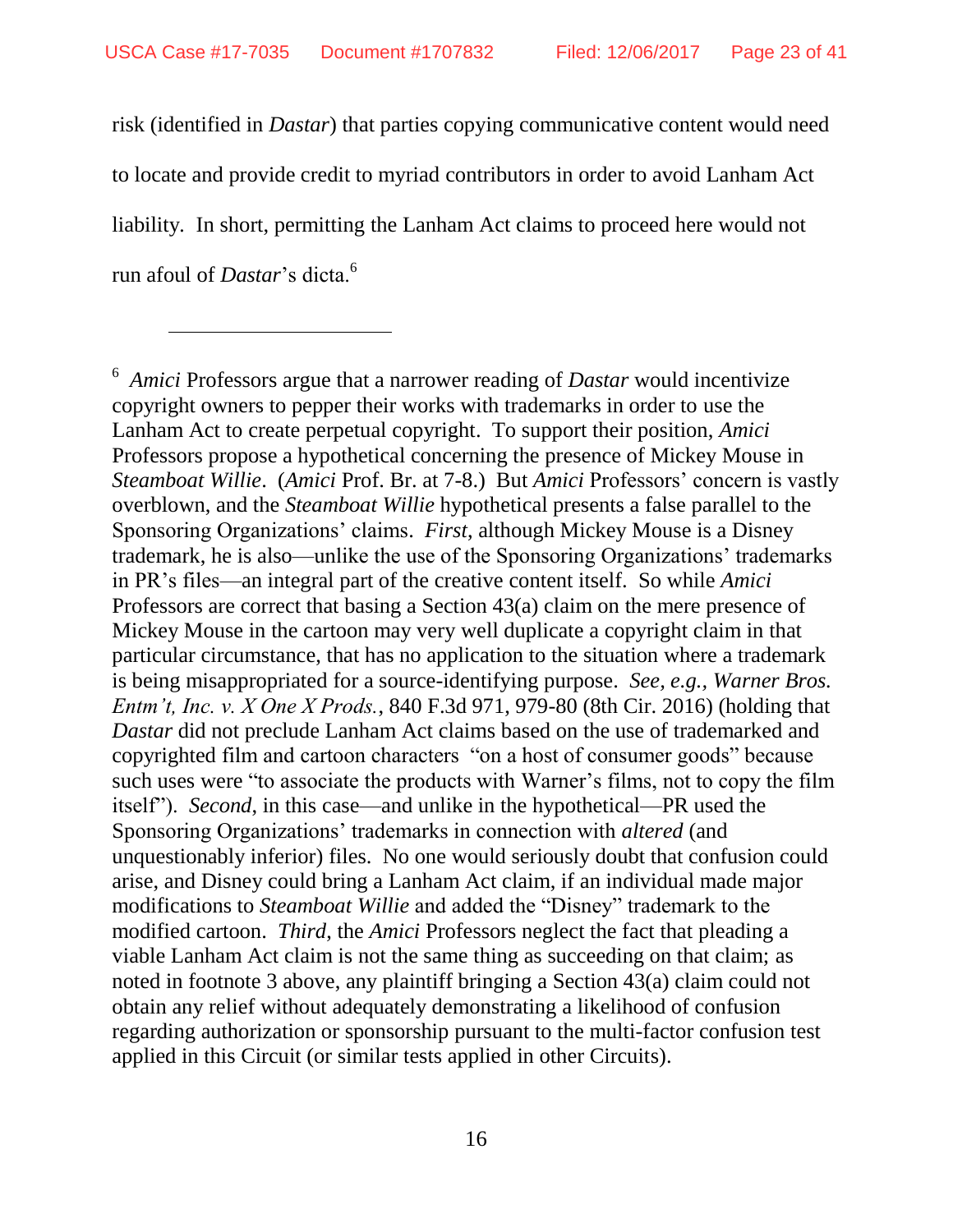On the other hand, interpreting *Dastar* as broadly as PR and *Amici*  Professors suggest could have profound consequences on trademark owners, and would unnecessarily restrict their rights in a manner that the Supreme Court clearly did not contemplate. Most notably, trademark owners would find it nearly impossible to obtain Lanham Act relief when infringers use trademarks in a way that is likely to cause consumer confusion if the infringing activity concerns goods that happen to contain copyrightable expression (whether such content is in the public domain or not). That would in turn limit the availability of critical remedies for violations; for example, statutory and/or treble damages that may be recovered under the Lanham Act for use of counterfeit marks. *See* 15 U.S.C. § 1117(b), (c). To conclude that those remedies are not available by virtue of the existence of federal copyright law is not only unjustified, but would also run afoul of an express dictate of the Copyright Act itself: "Nothing in this title annuls or limits any rights or remedies under any other Federal statute." 17 U.S.C. § 301(d).

#### **B. Even If** *Dastar* **Applied to This Case, the Lanham Act Claims Would Still Survive**

*Dastar* held that the term "origin" in Section 43(a) refers to the producer of the "tangible goods that are offered for sale, and not to the author of any idea, concept, or communication embodied in those goods." 539 U.S. at 37. As discussed above, that holding has no bearing on the current circumstances. But even if *Dastar* applied, the Sponsoring Organizations' Lanham Act claims would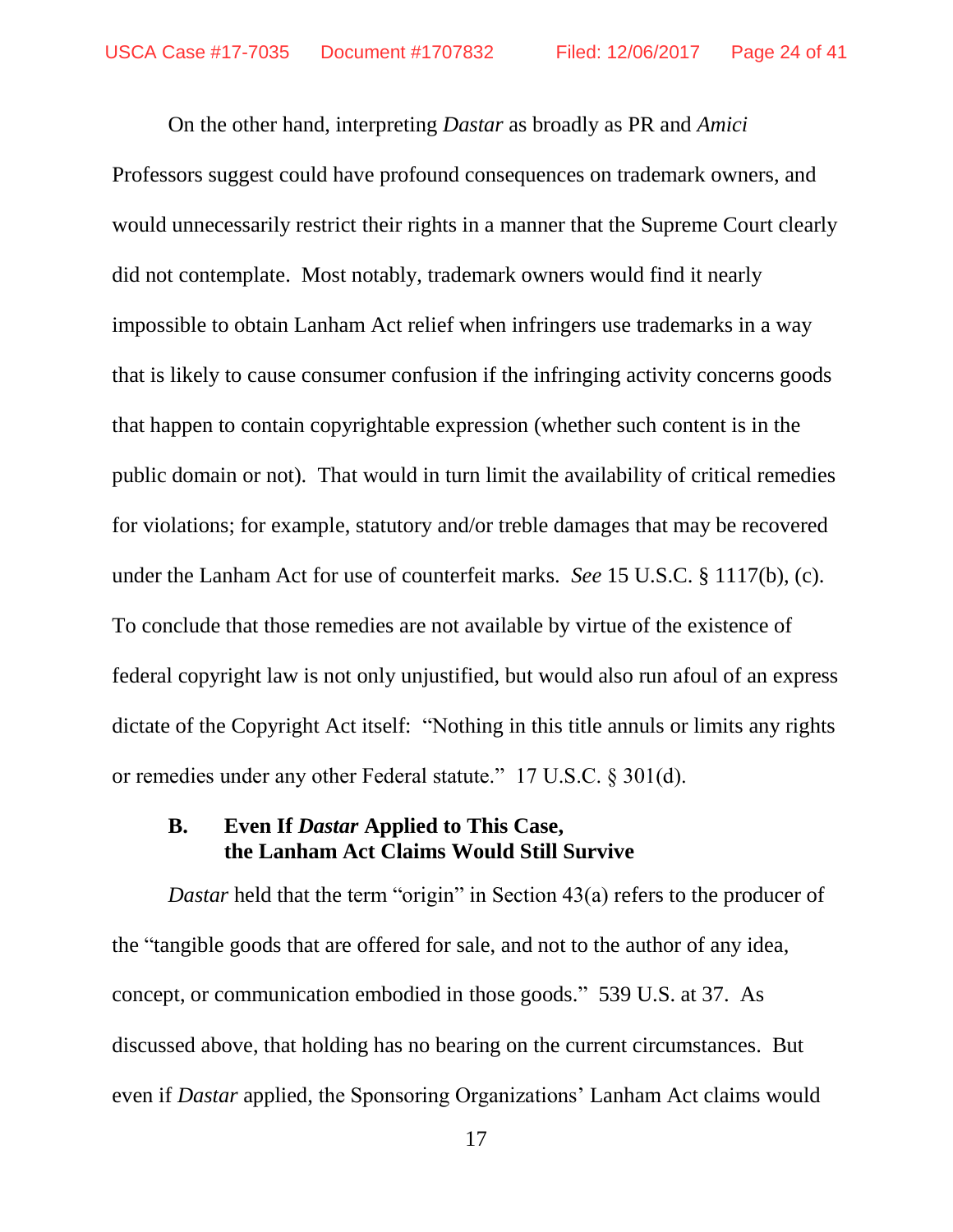not be barred because this case *does* concern "tangible goods:" the PDF files created by PR and distributed to consumers for free in lieu of the genuine files created and sold by the Sponsoring Organizations. Separate and apart from any confusion arising as to who originated the expressive content in those files, PR's unauthorized use of the Sponsoring Organizations' trademarks risks substantial consumer confusion as to who created the error-ridden and unprofessional-looking PDFs themselves.

The Seventh Circuit's decision in *Phoenix Entertainment Partners v.* 

*Rumsey*, 829 F.3d 817 (7th Cir. 2016)—on which PR and *Amici* Professors heavily rely—supports this proposition.<sup>7</sup> Although INTA submits that the *Phoenix* court, like the Ninth Circuit in *Slep-Tone Entertainment Corp. v. Wired for Sound Karaoke and DJ Services, LLC*, 845 F.3d 1246 (9th Cir. 2017), incorrectly applied *Dastar* to a standard "passing off" scenario,<sup>8</sup> the *Phoenix* court expressly

l

*(cont'd)*

<sup>&</sup>lt;sup>7</sup> Phoenix also confirms that it is of no consequence that the Sponsoring Organizations' standards are in digital format rather than hard copy. As the Seventh Circuit explained: "We shall assume . . . that a digital file counts as a tangible good for purposes of the trademark analysis. . . . Any number of communicative products—books, music, movies, computer software—are now bought and sold in digital form, many of them exclusively so." 829 F.3d at 828 (citation omitted).

<sup>8</sup> In *Phoenix*, the court recognized that the facts of *Dastar* were "sufficiently different . . . that we do not regard its holding as controlling the result in this case," but concluded that *Dastar*'s reasoning was nevertheless persuasive. 829 F.3d at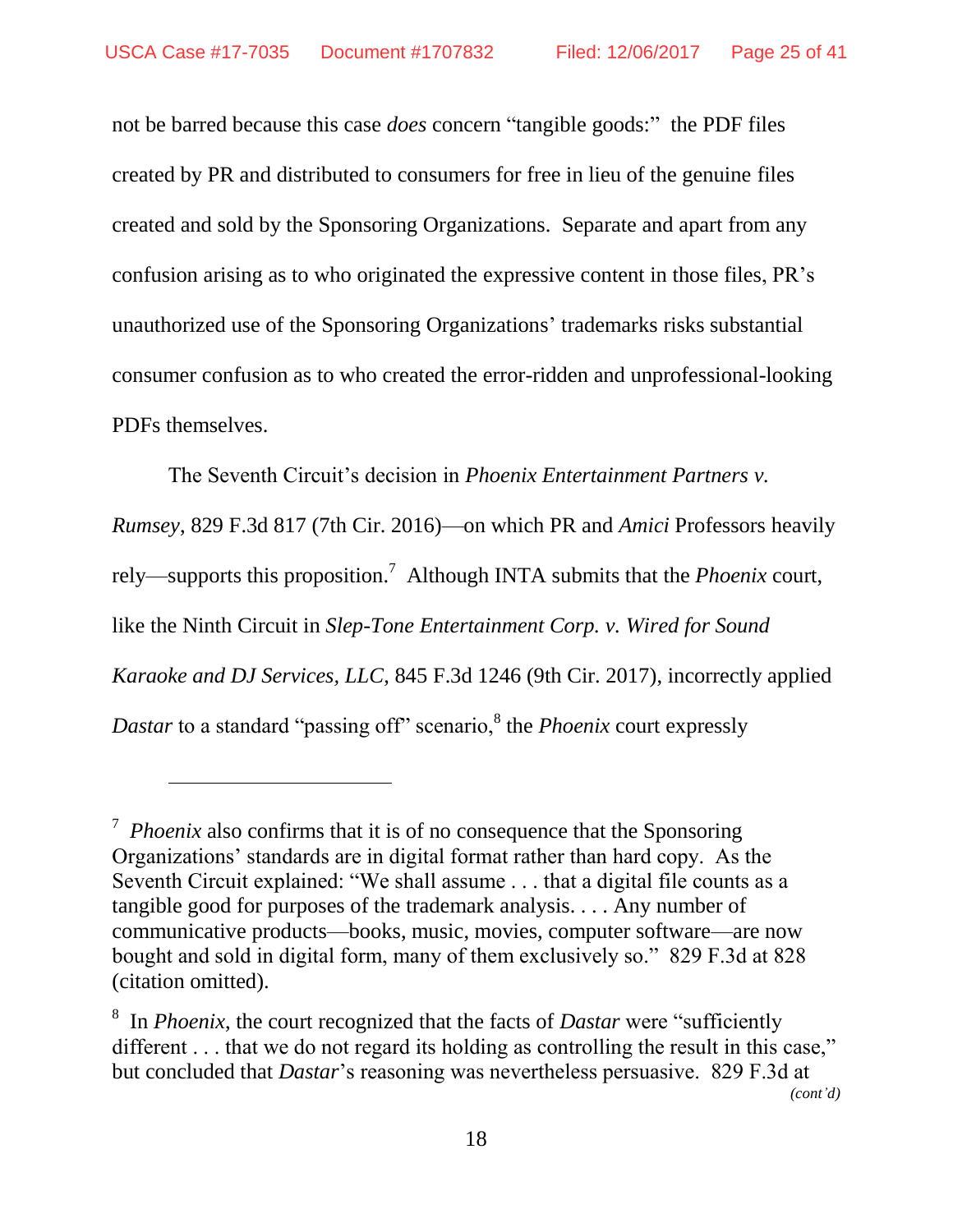recognized that circumstances like those present here *could* give rise to a Lanham Act claim.

In *Phoenix*, the Seventh Circuit rejected the plaintiff's claim that consumers were likely to be confused about the origin of unauthorized karaoke tracks in which the plaintiff's mark was embedded when those karaoke tracks were being performed on the screens in the defendant's bar. 829 F.3d at 829. But the court was careful to note that its conclusion—that there could be no confusion about the origin of the "tangible goods"—was based on the fact that

[i]t is not alleged, nor does the briefing suggest, *that the patrons see the physical good in question—the digital file* that presumably resides on a hard drive of the bar's karaoke system. Even if a patron might be aware that there is such a file, *she does not see that file or the medium on which it resides, as she might if she were purchasing* a karaoke track on a compact disc from a dealer or *as a download from an internet website, for example*. The patron sees only the performance of the creative content of the digital file. . . . Whatever the source, the consumer sees and hears the same content and her perception of that content will be essentially the same.

*(cont'd from previous page)*

*\_\_\_\_\_\_\_\_\_\_\_\_\_\_\_\_\_\_\_\_\_\_\_\_*

<sup>826.</sup> Other courts addressing the same issue in related cases brought by the *Phoenix* plaintiff have concluded that *Dastar* does not bar Lanham Act claims. *See, e.g., Slep-Tone Entm't Corp. v. Johnson*, 518 F. App'x 815, 818 n.1 (11th Cir. 2013); *Phoenix Entm't Partners, LLC v. George & Wendy's Tropical Grill, LLC*, No. 2:16-cv-852-FtM-99MRM, 2017 WL 881826, at \*4 (M.D. Fla. Mar. 6, 2017); *Slep-Tone Entm't Corp. v. Sellis Enters., Inc.*, 87 F. Supp. 3d 897, 905 (N.D. Ill. 2015); *Slep-Tone Entm't Corp. v. Duffy's Irish Pub*, No. 6:13-CV-560-TC, 2013 WL 5774128, at \*2 (D. Or. Oct. 23, 2013).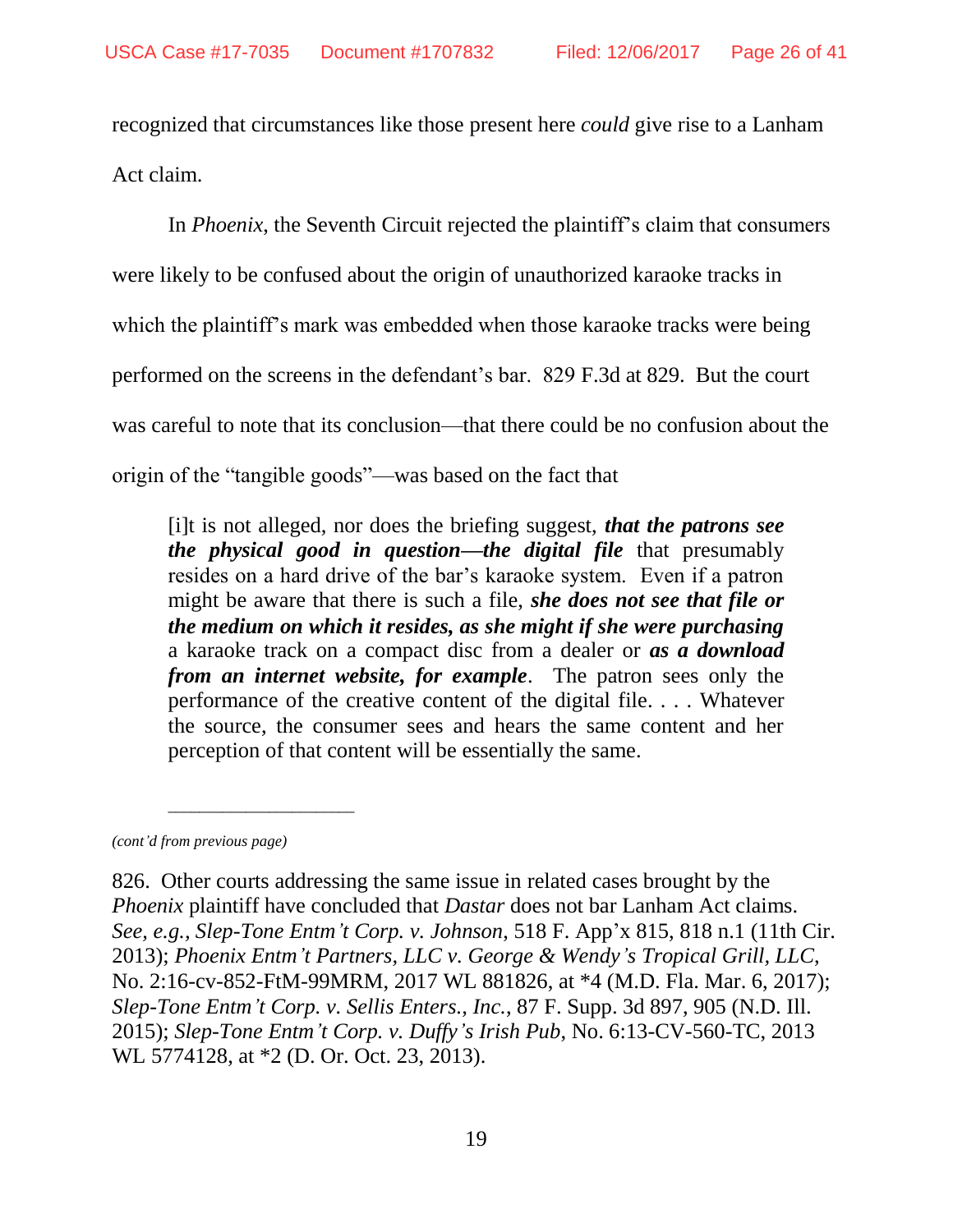*Id.* at 828-29 (emphasis added); *see id.* at 829 (explaining that the consumer "never sees a website offering downloads of Sound Choice tracks. . . . [and has] no interaction with the medium from which the tracks are played"). The Ninth Circuit in *Slep-Tone* relied on this distinction as well, quoting from this same excerpt in *Phoenix*. 845 F.3d at 1250.

What *Phoenix* acknowledges as actionable is precisely what was alleged in the current case: consumers went to PR's website and downloaded the faulty PDFs. Consumers unquestionably saw the "physical good in question—the digital file," and could have been confused about whether PR or the Sponsoring Organizations—whose trademarks were visible—were the source of the files in addition to just the expressive content therein. This situation is thus entirely consistent with *Amici* Professors' argument that "any confusion about the source of the digital file would have to be traceable to something other than the content of that file"—here, the accessibility and distribution of the digital files directly from PR. (*Amici* Prof. Br. at 9 (quoting Mark. P. McKenna & Lucas S. Osborn*, Trademarks and Digital Goods*, 92 Notre Dame L. Rev. 142, 1451 (2017)).) And since the PDFs being disseminated by PR were undisputedly of inferior quality (having inverted pages, etc.), the Sponsoring Organizations' potential injury from consumer confusion was compounded.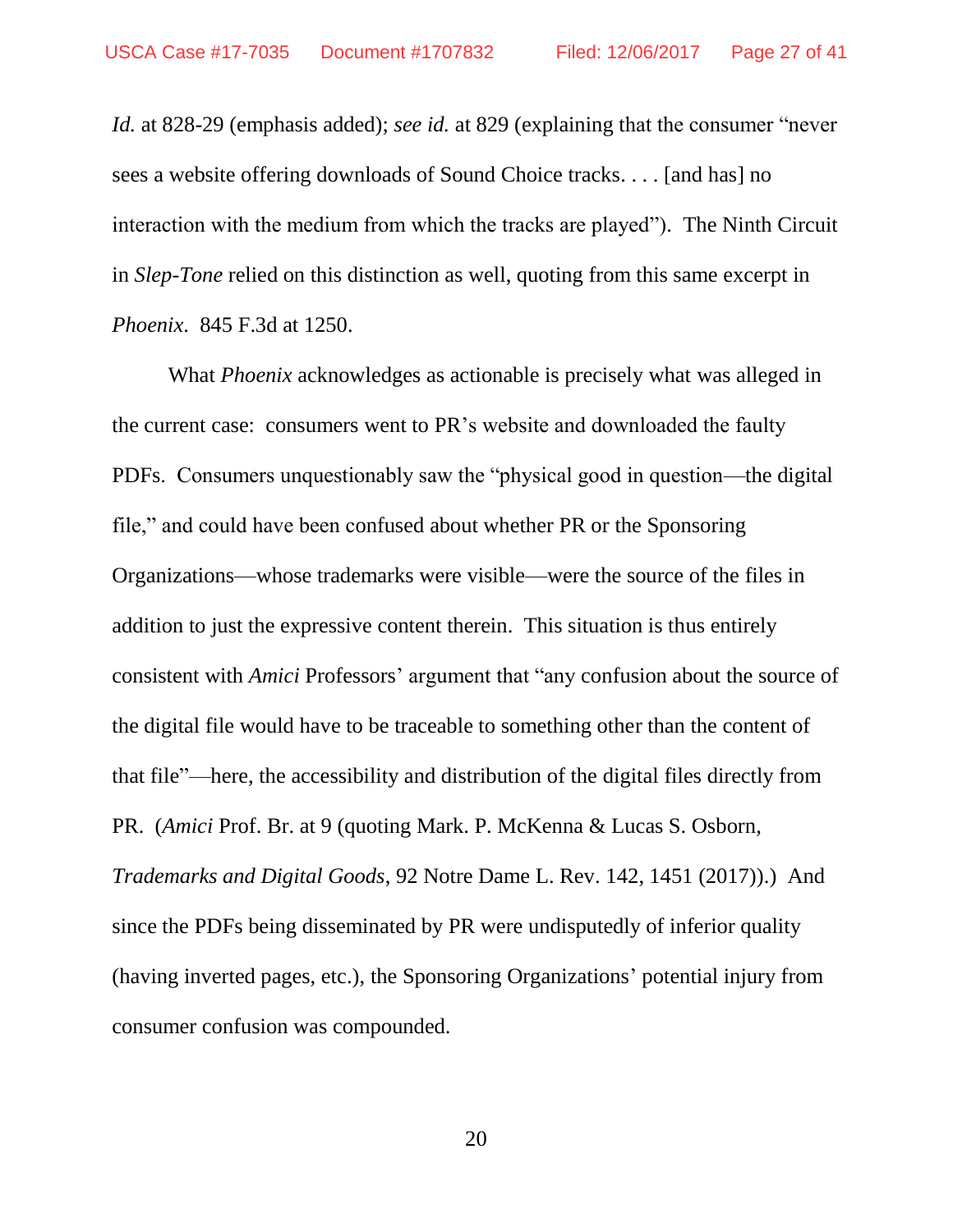#### **II. THE SECOND CIRCUIT'S DECISION IN** *ROGERS* **HAS NO APPLICATION TO THE CURRENT CASE**

In their brief, *Amici* Professors contend that the doctrine adopted by the Second Circuit in *Rogers* provides an additional ground to preclude the Sponsoring Organizations' Lanham Act claims. This argument fails for both procedural and substantive reasons.

As an initial matter, the adoption and application of *Rogers* is being raised for the very first time in this litigation by *Amici* Professors; neither party to the litigation argued about the import of that decision in the district court, the district court made no ruling on the matter, and PR does not discuss it in its appeal brief. Because *Rogers* is not part of the record, it would be improper for this Court to take up the question on appeal. *See Potter v. District of Columbia*, 558 F.3d 542, 547 (D.C. Cir. 2009) ("[W]hile review of the grant of summary judgment is *de novo*, this court reviews only those arguments that were made in the district court, absent exceptional circumstances."); *United States v. Stover*, 329 F.3d 859, 872 (D.C. Cir. 2003) (explaining that arguments not presented to the district court "cannot be considered for the first time on appeal"). Moreover, the fact that *Rogers* has been raised solely in an *amicus* submission renders consideration by this Court "particularly inappropriate because a court should avoid, not seek out, a constitutional issue the resolution of which is not essential to the disposition of the case before it." *Eldred v. Reno*, 239 F.3d 372, 378 (D.C. Cir. 2001) (refusing to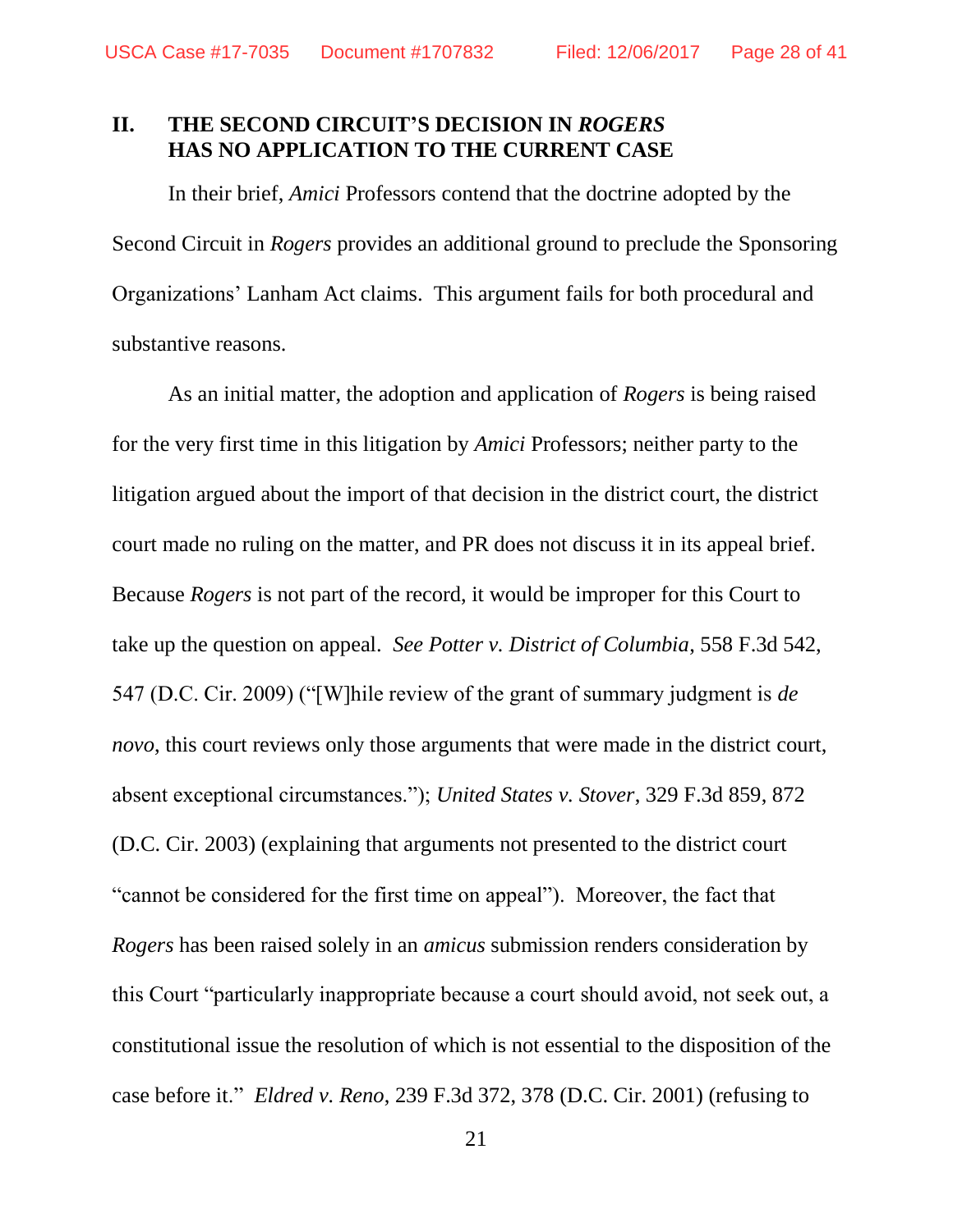consider issue first raised in *amicus* brief); *see also Metlife, Inc. v. Fin. Stability Oversight Council*, 865 F.3d 661, 666 n.4 (D.C. Cir. 2017) ("Nor may amici expand an appeal's scope to sweep in issues that a party has waived.").

Even if this Court addressed the application of *Rogers*—and for the first time adopted *Rogers* as the law of this Circuit—*Amici* Professors' contention that *Rogers* bars the Sponsoring Organizations' Lanham Act claims is inconsistent with the language and rationale of that case, and would reflect a bold expansion of its holding.

In *Rogers*, the Second Circuit's concern that "overextension of Lanham Act restrictions . . . might intrude on First Amendment values" was necessarily rooted in the context that the Lanham Act violation at issue—the use of the movie title "Ginger and Fred" to call to mind Ginger Rogers—constituted or contained "artistic expression." 875 F.2d at 998-99; *see id.* at 996 ("This appeal presents a conflict between Rogers' right to protect her celebrated name and the right of others to express themselves freely in their own artistic work."). The careful balance that the court struck between First Amendment concerns and Lanham Act rights was intended to "accommodate[] consumer and artistic interests." *Id.* at 1000. Therefore, the Second Circuit expressly built the concept of "artistic relevance" into its test, explaining that the "explicitly misleads" standard for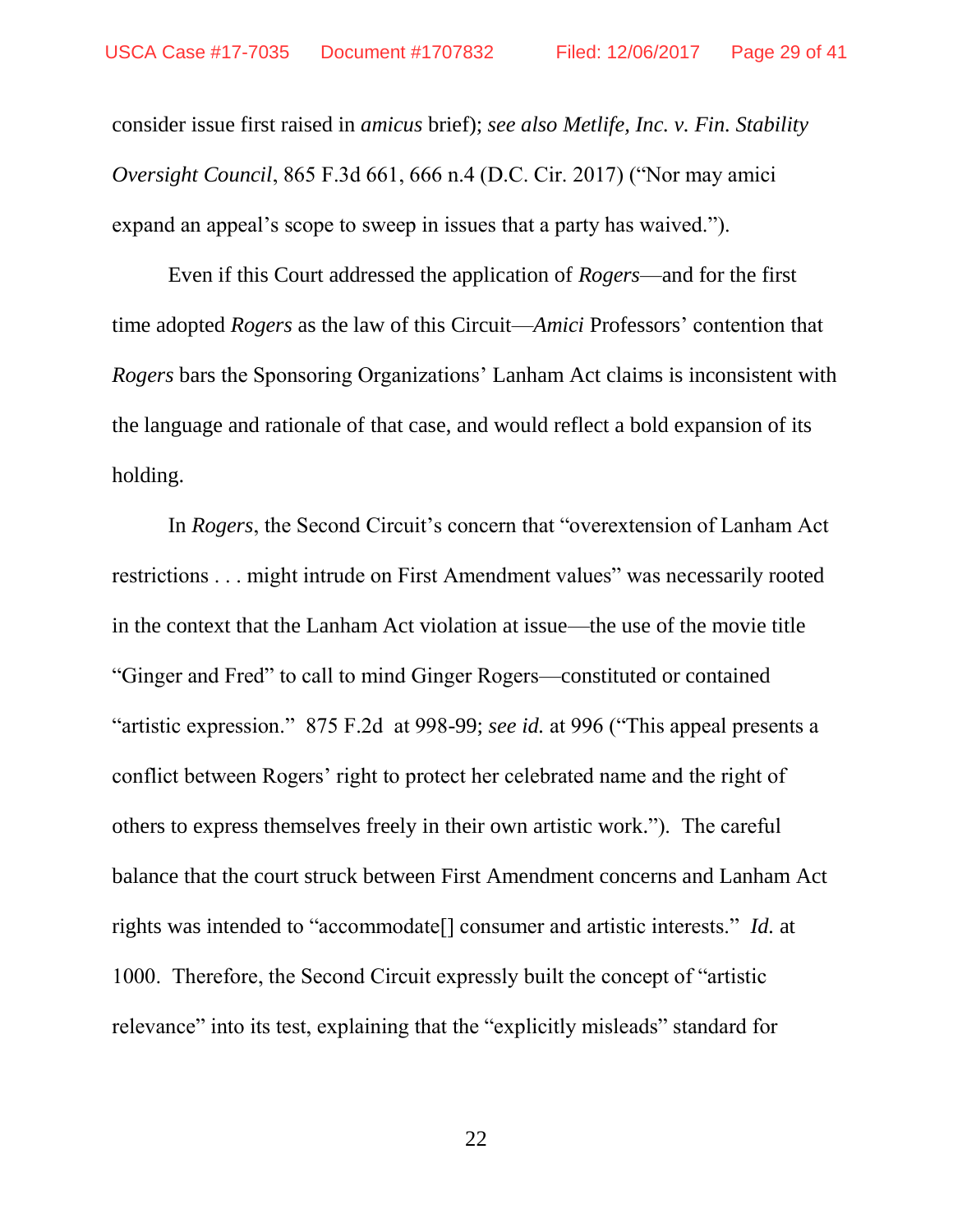proving Lanham Act violations is not considered unless the violations arise in

"artistic works" in the first place:

We believe that in general the Act should be construed to apply *to artistic works* only where the public interest in avoiding consumer confusion outweighs the public interest in free expression. In the context of allegedly misleading titles using a celebrity's name, that balance will normally not support application of the Act unless the title *has no artistic relevance to the underlying work whatsoever*, or, if it has some artistic relevance, unless the title explicitly misleads as to the source or the content of the work.

*Id.* at 999 (emphasis added). <sup>9</sup> In short, that the use of the mark has intended

artistic relevance is a necessary element of the *Rogers* analysis; to remove that

element would create an entirely new standard not contemplated by the Second

Circuit or adopted by any other court.

l

Yet that is precisely what *Amici* Professors ask this Court to do. *Amici*

Professors make no attempt to show (nor could they plausibly contend) that the use

of Sponsoring Organization trademarks by PR is for an artistic purpose, but

<sup>9</sup> Courts applying *Rogers* (including decisions to which *Amici* Professors cite) have required that defendants' use of the mark be artistically relevant. *See, e.g., Univ. of Ala. Bd. of Trustees*, 683 F.3d 1266, 1278 (11th Cir. 2012) (explaining that *Rogers* applies to "construe the Lanham Act narrowly when deciding whether an artistically expressive work infringes a trademark"); *ETW Corp. v. Jireh Publ'g, Inc.*, 332 F.3d 915, 927 (6th Cir. 2003) (finding Rogers applied to "Lanham Act claims against works of artistic expression"); *Mattel, Inc. v. MCA Records, Inc.*, 296 F.3d 894, 902 (9th Cir. 2002) (applying the Rogers test to a song title, and noting that the Rogers test concerns "artistic works").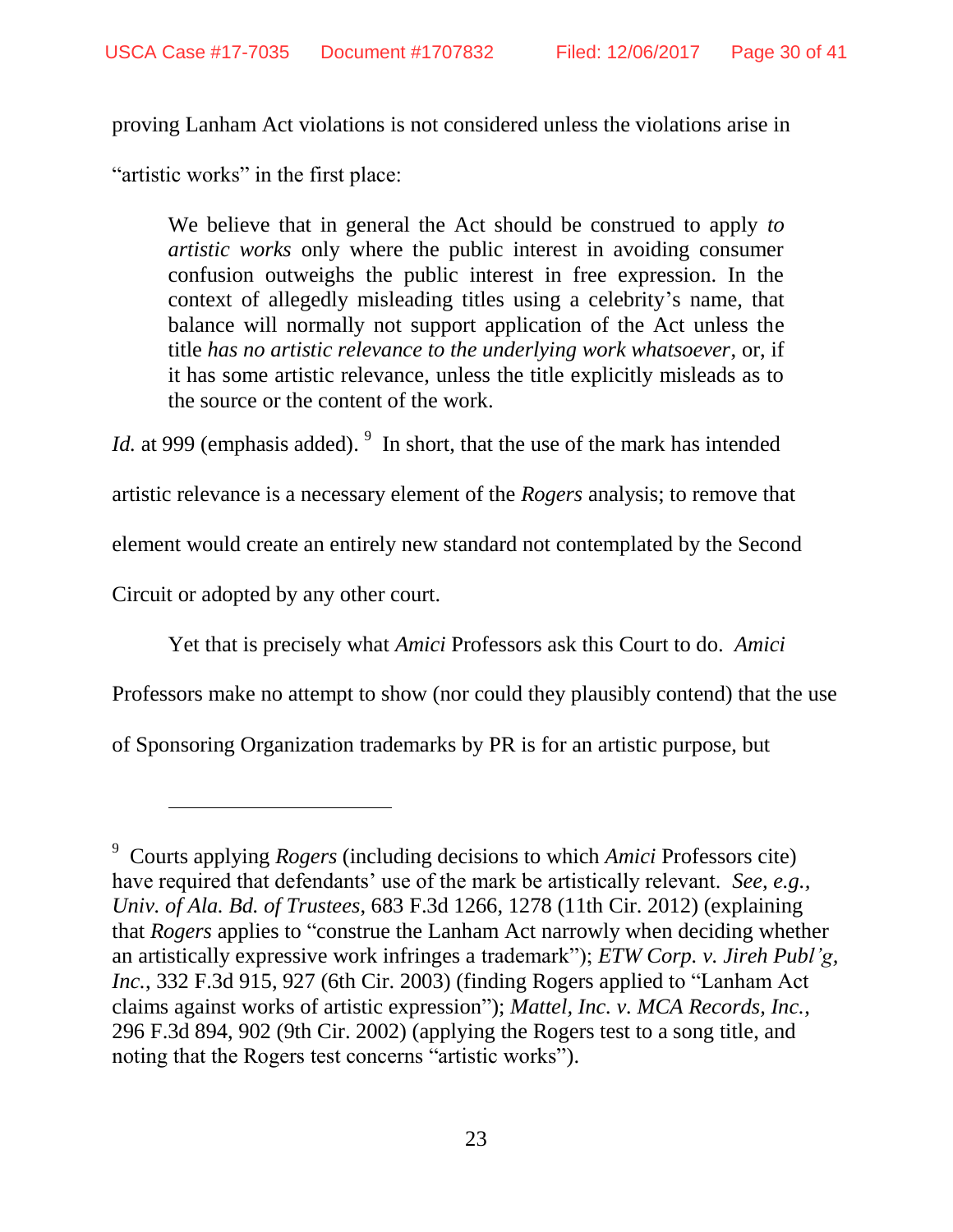nevertheless they posit that *Rogers* should apply to any and all content as long as it is "non-advertising expression." (*Amici* Prof. Br. at 12 & 13 n.6.) By removing the requirement of "artistic relevance," however, this novel proposed expansion of *Rogers* would limit trademark owners' rights even in contexts where core First Amendment concerns are *not* implicated—*i.e.,* where trademark protection does not unduly "obstruct the conveyance of ideas, criticism, comparison, and social commentary." *Radiance Found., Inc.*, 786 F.3d 316, 322 (4th Cir. 2015). Here, the use of the Sponsoring Organization trademarks is solely for the purpose of being source identifiers, not as expressive or artistic content. Protecting the Sponsoring Organizations' trademarks under these circumstances would therefore not risk creating "a chilling effect for producers of expressive works." (*Amici* Prof. Br. at 13.)

At all events, even if *Rogers* applied, that would not serve as an absolute bar to the Lanham Act claims in the present case. *Amici* Professors assert that use of a trademark in an artistic work cannot be "explicitly misleading" unless an express misstatement of sponsorship, endorsement, or origin is made. (*Amici* Prof. Br. at 14.) But the Second Circuit itself has recognized (and the Fifth Circuit has agreed) that the "explicitly mislead[ing]" prong of *Rogers* may be satisfied if the likelihood of confusion is "particularly compelling," whether an affirmative misstatement of endorsement is made or not. *Twin Peaks Prods., Inc. v. Publ'ns Int'l, Ltd.*, 996

24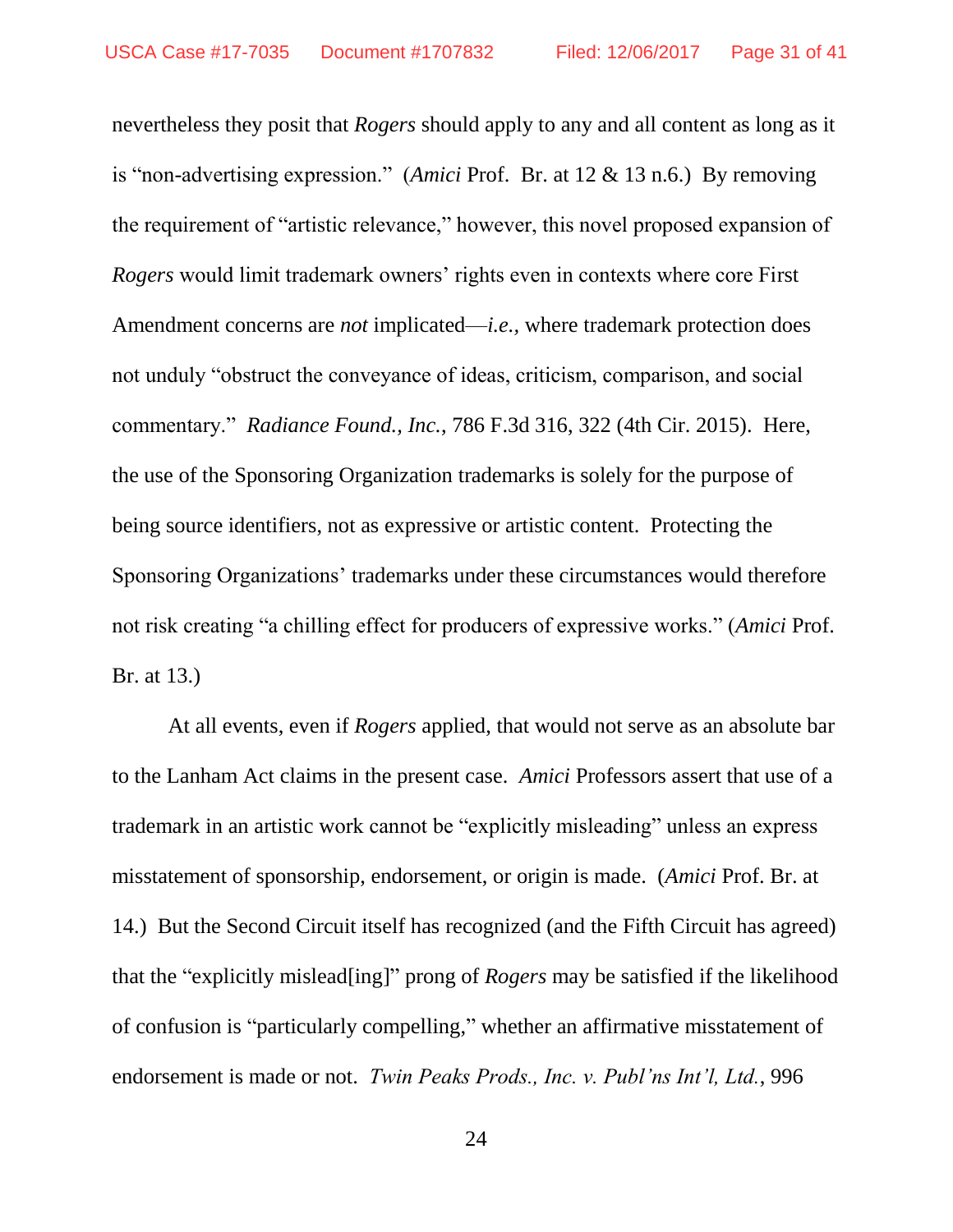F.2d 1366, 1379 (2d Cir. 1993); *accord Westchester Media v. PRL USA Holdings,* 

*Inc.*, 214 F.3d 658, 664-65 (5th Cir. 2000). This more flexible approach recognizes that likelihood of confusion is necessarily a fact-dependent analysis, and is preferable to the blunt rule proposed by *Amici* Professors, which would both ignore the importance of context in Lanham Act cases and provide would-be infringers a virtual "blank check" to misappropriate trademarks by strongly implying an endorsement or affiliation with the trademark owner.

#### **III. CONCLUSION**

For the foregoing reasons, the interpretation of *Dastar* and *Rogers* propounded by PR and *Amici* Professors should be rejected.

> Respectfully submitted, /s/ Anthony J. Dreyer Anthony J. Dreyer Jordan A. Feirman Hannah M. Marek SKADDEN ARPS SLATE MEAGHER & FLOM LLP Four Times Square New York, NY 10036 (212) 735-3000 anthony.dreyer@skadden.com

David A. Donahue FROSS ZELNICK LEHRMAN & ZISSU, P.C. Four Times Square,  $17<sup>th</sup>$  Floor New York, New York 10036 ddonahue@frosszelnick.com

*Counsel for Amicus Curiae*

Dated: December 6, 2017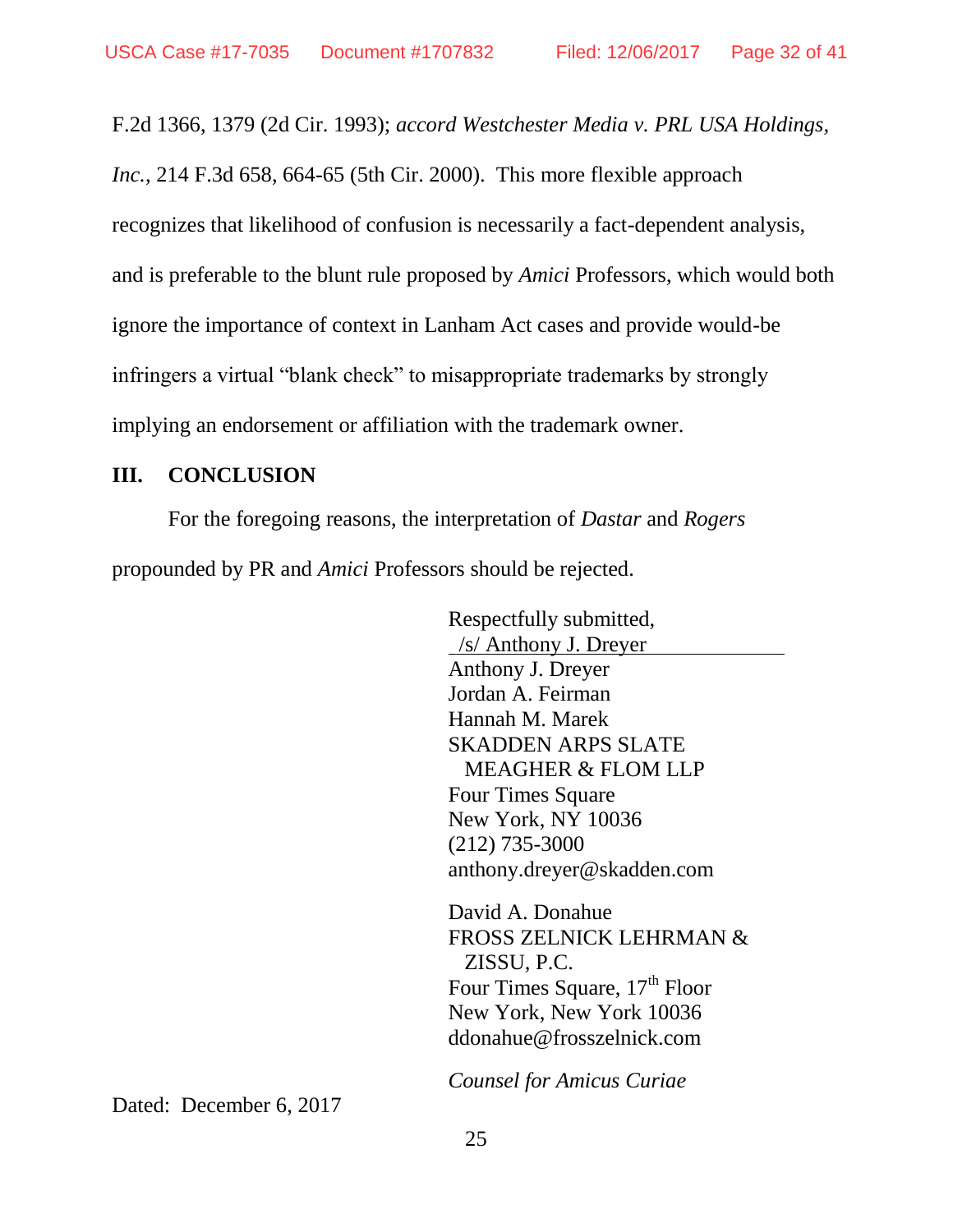#### **CERTIFICATE OF COMPLIANCE**

This brief complies with the type-volume limitation of Fed. R. App. P.  $29(a)(5)$  and  $32(a)(7)(B)$  because the brief contains 6,178 words, excluding the parts of the brief exempted by Fed. R. App. P. 32(f). This brief complies with the typeface and type style requirements of Fed. R. App. P. 32(a)(5) and 32(a)(6), respectively, because this brief has been prepared in a proportionately spaced typeface using Microsoft Word 2010 in Times New Roman 14-point font.

/s/ Anthony J. Dreyer

Anthony J. Dreyer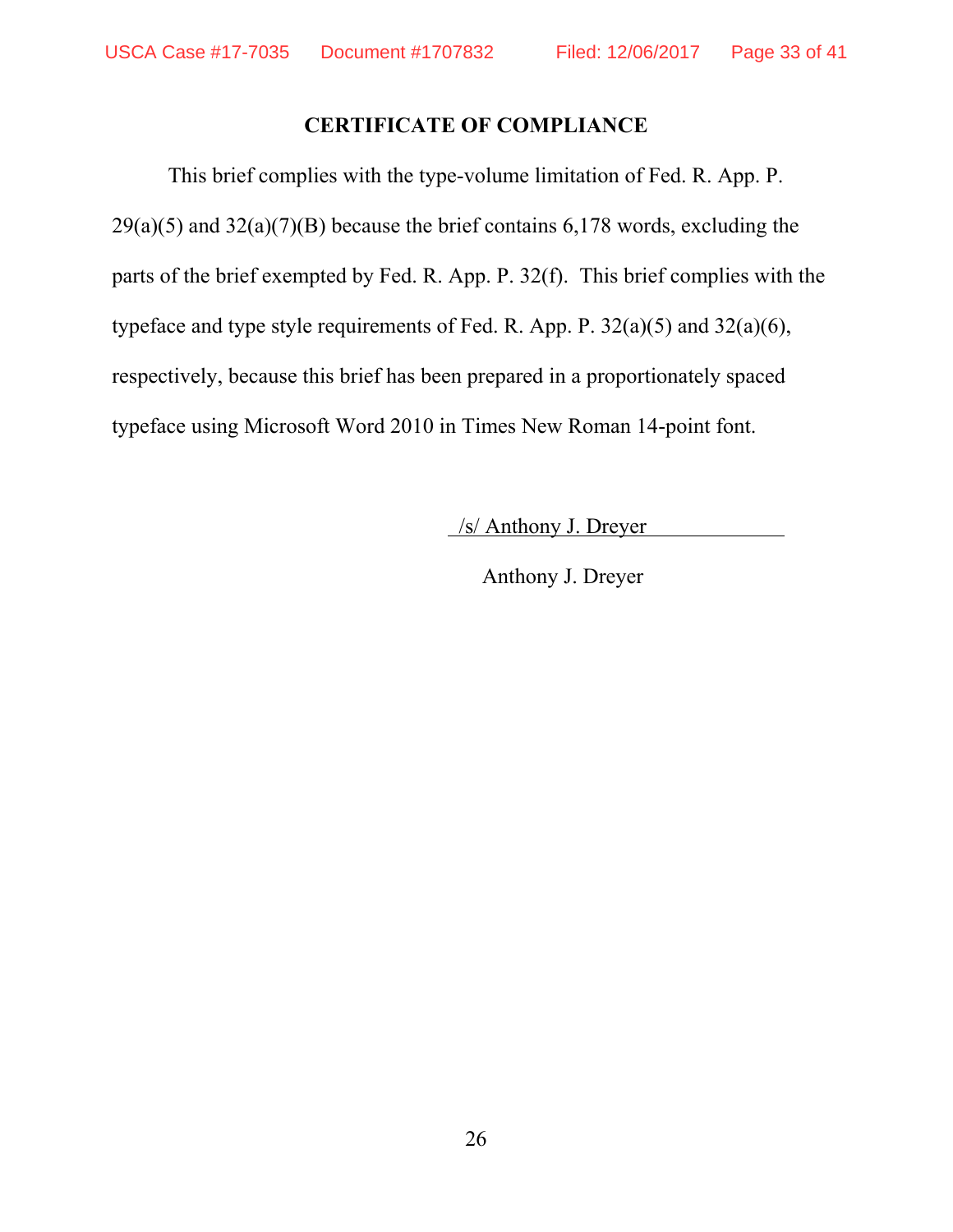# **ADDENDUM OF STATUTES AND REGULATIONS**

Except for the following, all applicable statutes on which INTA relies are contained in the Addenda to Appellant's Opening Brief and Appellees' Initial Brief.

### **ADDENDUM TABLE OF CONTENTS**

Page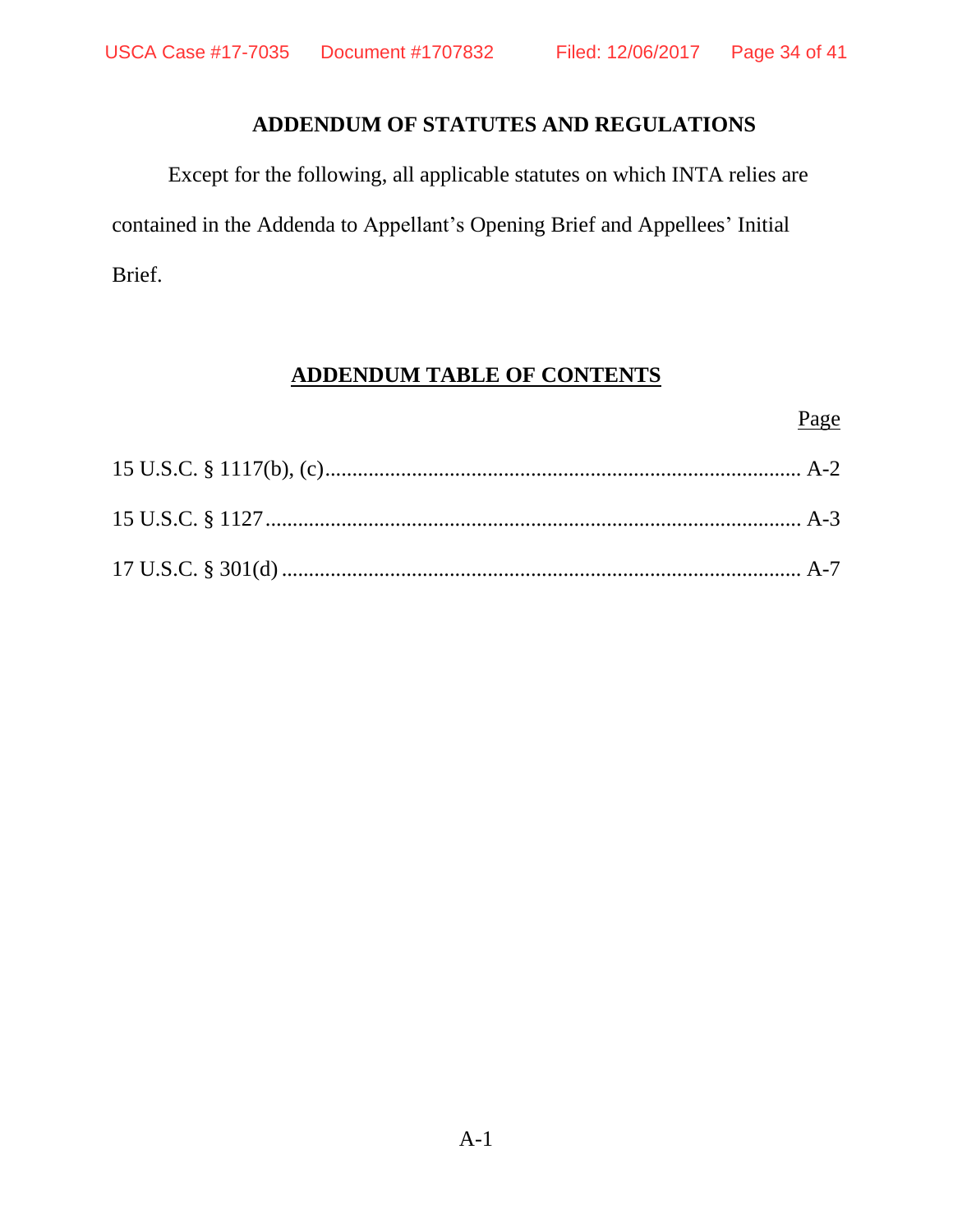# **15 U.S.C. § 1117**

# **§ 1117. Recovery for violation of rights**

### **(b) Treble damages for use of counterfeit mark**

In assessing damages under subsection (a) for any violation of section  $1114(1)(a)$ of this title or section 220506 of title 36, in a case involving use of a counterfeit mark or designation (as defined in section 1116(d) of this title), the court shall, unless the court finds extenuating circumstances, enter judgment for three times such profits or damages, whichever amount is greater, together with a reasonable attorney's fee, if the violation consists of—

**(1)** intentionally using a mark or designation, knowing such mark or designation is a counterfeit mark (as defined in section 1116(d) of this title), in connection with the sale, offering for sale, or distribution of goods or services; or

**(2)** providing goods or services necessary to the commission of a violation specified in paragraph (1), with the intent that the recipient of the goods or services would put the goods or services to use in committing the violation.

In such a case, the court may award prejudgment interest on such amount at an annual interest rate established under section 6621(a)(2) of title 26, beginning on the date of the service of the claimant's pleadings setting forth the claim for such entry of judgment and ending on the date such entry is made, or for such shorter time as the court considers appropriate.

#### **(c) Statutory damages for use of counterfeit marks**

In a case involving the use of a counterfeit mark (as defined in section 1116(d) of this title) in connection with the sale, offering for sale, or distribution of goods or services, the plaintiff may elect, at any time before final judgment is rendered by the trial court, to recover, instead of actual damages and profits under subsection (a), an award of statutory damages for any such use in connection with the sale, offering for sale, or distribution of goods or services in the amount of—

**(1)** not less than \$1,000 or more than \$200,000 per counterfeit mark per type of goods or services sold, offered for sale, or distributed, as the court considers just; or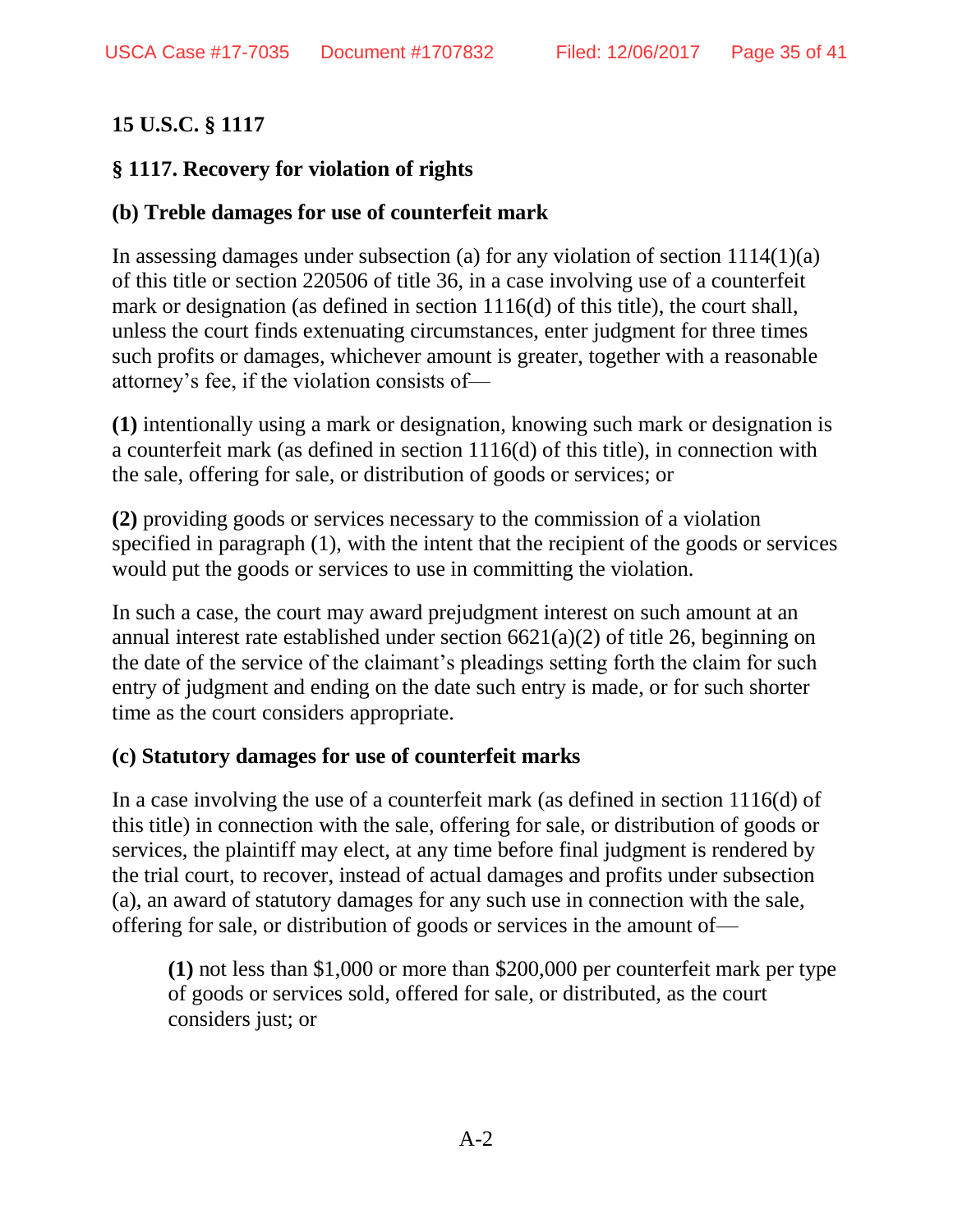**(2)** if the court finds that the use of the counterfeit mark was willful, not more than \$2,000,000 per counterfeit mark per type of goods or services sold, offered for sale, or distributed, as the court considers just.

#### **15 U.S.C. § 1127**

#### **§ 1127. Construction and definitions; intent of chapter**

In the construction of this chapter, unless the contrary is plainly apparent from the context--

The United States includes and embraces all territory which is under its jurisdiction and control.

The word "commerce" means all commerce which may lawfully be regulated by Congress.

The term "principal register" refers to the register provided for by sections 1051 to 1072 of this title, and the term "supplemental register" refers to the register provided for by sections 1091 to 1096 of this title.

The term "person" and any other word or term used to designate the applicant or other entitled to a benefit or privilege or rendered liable under the provisions of this chapter includes a juristic person as well as a natural person. The term "juristic person" includes a firm, corporation, union, association, or other organization capable of suing and being sued in a court of law.

The term "person" also includes the United States, any agency or instrumentality thereof, or any individual, firm, or corporation acting for the United States and with the authorization and consent of the United States. The United States, any agency or instrumentality thereof, and any individual, firm, or corporation acting for the United States and with the authorization and consent of the United States, shall be subject to the provisions of this chapter in the same manner and to the same extent as any nongovernmental entity.

The term "person" also includes any State, any instrumentality of a State, and any officer or employee of a State or instrumentality of a State acting in his or her official capacity. Any State, and any such instrumentality, officer, or employee, shall be subject to the provisions of this chapter in the same manner and to the same extent as any nongovernmental entity.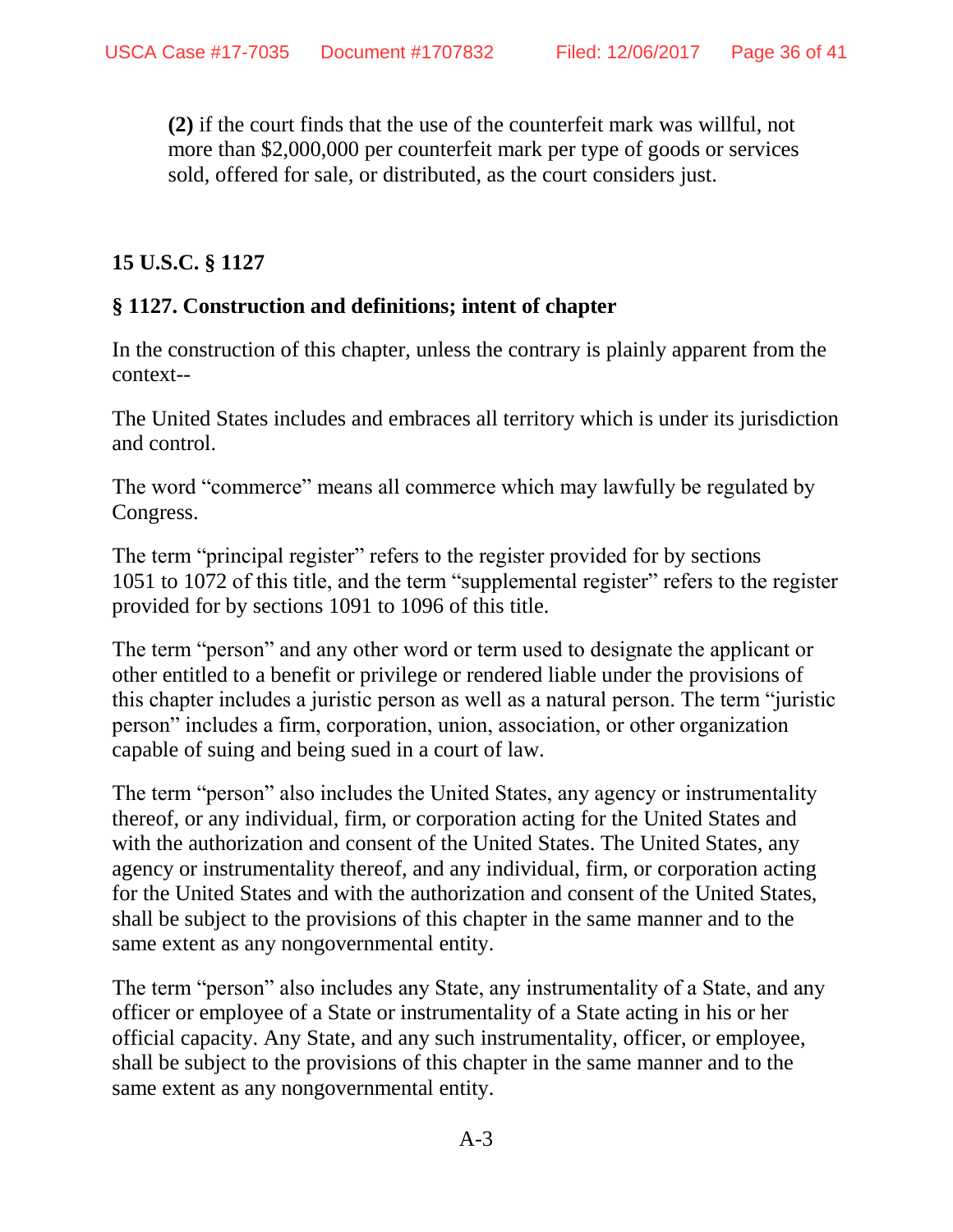The terms "applicant" and "registrant" embrace the legal representatives, predecessors, successors and assigns of such applicant or registrant.

The term "Director" means the Under Secretary of Commerce for Intellectual Property and Director of the United States Patent and Trademark Office.

The term "related company" means any person whose use of a mark is controlled by the owner of the mark with respect to the nature and quality of the goods or services on or in connection with which the mark is used.

The terms "trade name" and "commercial name" mean any name used by a person to identify his or her business or vocation.

The term "trademark" includes any word, name, symbol, or device, or any combination thereof--

**(1)** used by a person, or

**(2)** which a person has a bona fide intention to use in commerce and applies to register on the principal register established by this chapter,

to identify and distinguish his or her goods, including a unique product, from those manufactured or sold by others and to indicate the source of the goods, even if that source is unknown.

The term "service mark" means any word, name, symbol, or device, or any combination thereof--

**(1)** used by a person, or

**(2)** which a person has a bona fide intention to use in commerce and applies to register on the principal register established by this chapter,

to identify and distinguish the services of one person, including a unique service, from the services of others and to indicate the source of the services, even if that source is unknown. Titles, character names, and other distinctive features of radio or television programs may be registered as service marks notwithstanding that they, or the programs, may advertise the goods of the sponsor.

The term "certification mark" means any word, name, symbol, or device, or any combination thereof--

**(1)** used by a person other than its owner, or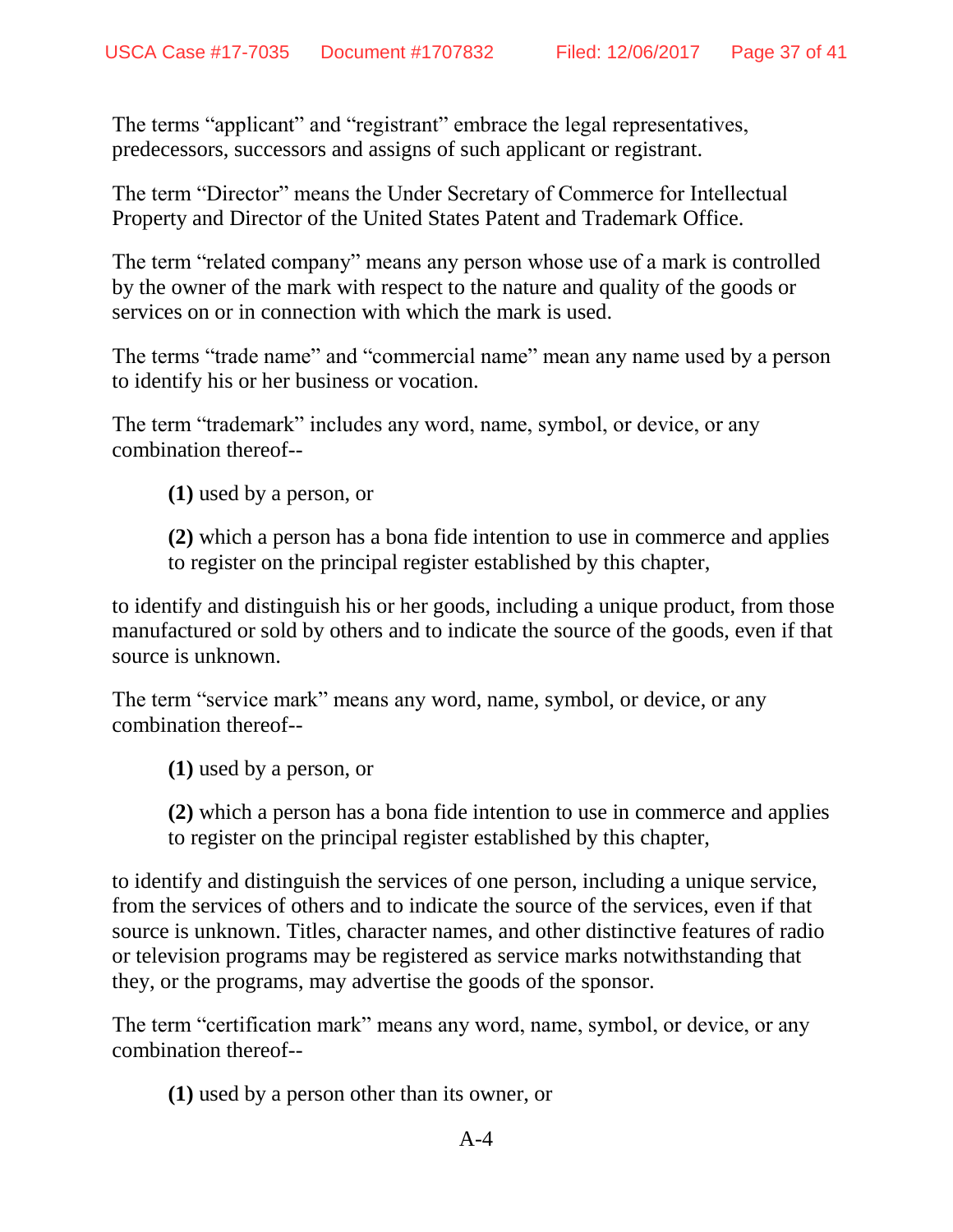**(2)** which its owner has a bona fide intention to permit a person other than the owner to use in commerce and files an application to register on the principal register established by this chapter,

to certify regional or other origin, material, mode of manufacture, quality, accuracy, or other characteristics of such person's goods or services or that the work or labor on the goods or services was performed by members of a union or other organization.

The term "collective mark" means a trademark or service mark--

**(1)** used by the members of a cooperative, an association, or other collective group or organization, or

**(2)** which such cooperative, association, or other collective group or organization has a bona fide intention to use in commerce and applies to register on the principal register established by this chapter,

and includes marks indicating membership in a union, an association, or other organization.

The term "mark" includes any trademark, service mark, collective mark, or certification mark.

The term "use in commerce" means the bona fide use of a mark in the ordinary course of trade, and not made merely to reserve a right in a mark. For purposes of this chapter, a mark shall be deemed to be in use in commerce--

**(1)** on goods when--

**(A)** it is placed in any manner on the goods or their containers or the displays associated therewith or on the tags or labels affixed thereto, or if the nature of the goods makes such placement impracticable, then on documents associated with the goods or their sale, and

**(B)** the goods are sold or transported in commerce, and

**(2)** on services when it is used or displayed in the sale or advertising of services and the services are rendered in commerce, or the services are rendered in more than one State or in the United States and a foreign country and the person rendering the services is engaged in commerce in connection with the services.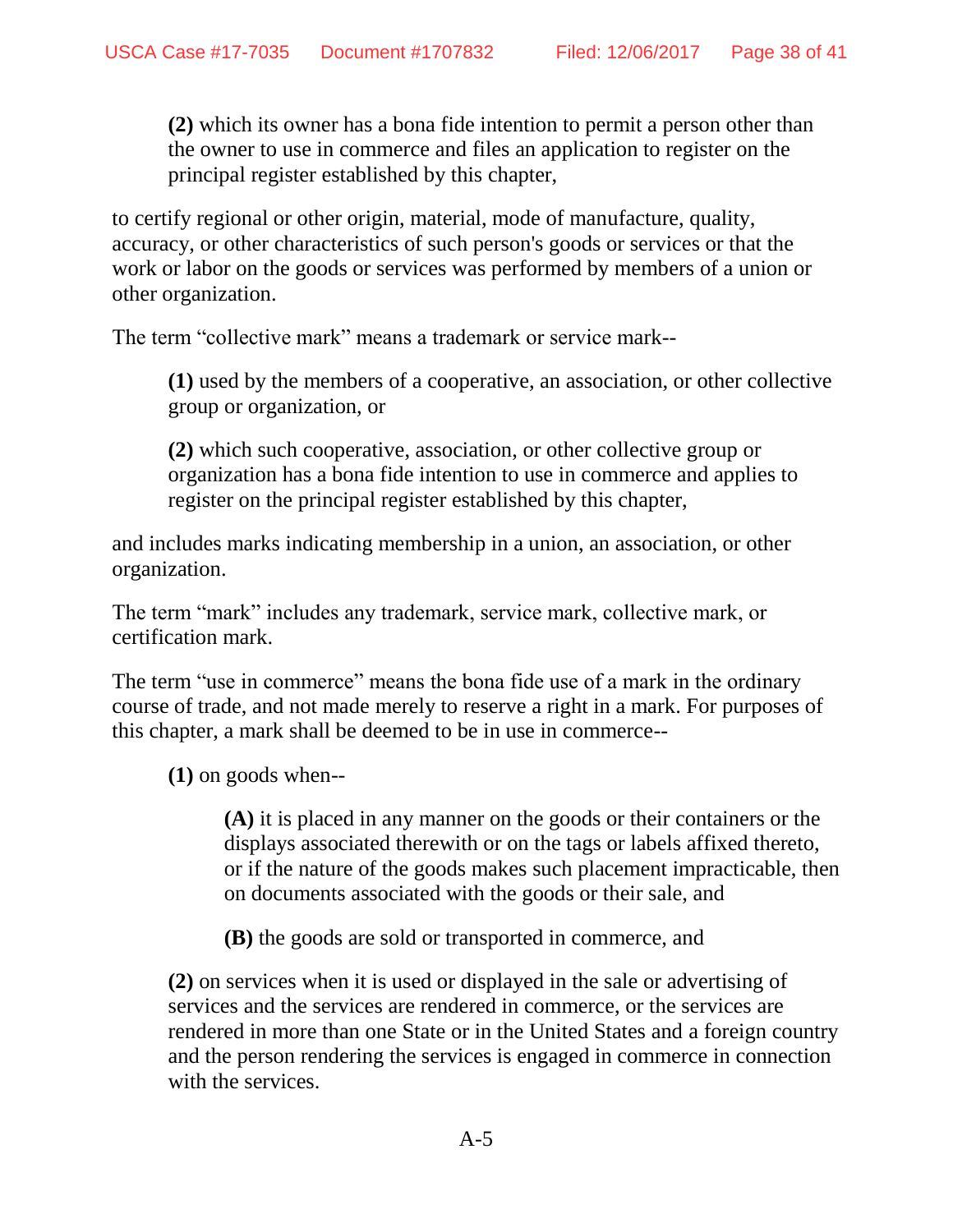A mark shall be deemed to be "abandoned" if either of the following occurs:

**(1)** When its use has been discontinued with intent not to resume such use. Intent not to resume may be inferred from circumstances. Nonuse for 3 consecutive years shall be prima facie evidence of abandonment. "Use" of a mark means the bona fide use of such mark made in the ordinary course of trade, and not made merely to reserve a right in a mark.

**(2)** When any course of conduct of the owner, including acts of omission as well as commission, causes the mark to become the generic name for the goods or services on or in connection with which it is used or otherwise to lose its significance as a mark. Purchaser motivation shall not be a test for determining abandonment under this paragraph.

The term "colorable imitation" includes any mark which so resembles a registered mark as to be likely to cause confusion or mistake or to deceive.

The term "registered mark" means a mark registered in the United States Patent and Trademark Office under this chapter or under the Act of March 3, 1881, or the Act of February 20, 1905, or the Act of March 19, 1920. The phrase "marks registered in the Patent and Trademark Office" means registered marks.

The term "Act of March 3, 1881", "Act of February 20, 1905", or "Act of March 19, 1920", means the respective Act as amended.

A "counterfeit" is a spurious mark which is identical with, or substantially indistinguishable from, a registered mark.

The term "domain name" means any alphanumeric designation which is registered with or assigned by any domain name registrar, domain name registry, or other domain name registration authority as part of an electronic address on the Internet.

The term "Internet" has the meaning given that term in section  $230(f)(1)$  of Title 47.

Words used in the singular include the plural and vice versa.

The intent of this chapter is to regulate commerce within the control of Congress by making actionable the deceptive and misleading use of marks in such commerce; to protect registered marks used in such commerce from interference by State, or territorial legislation; to protect persons engaged in such commerce against unfair competition; to prevent fraud and deception in such commerce by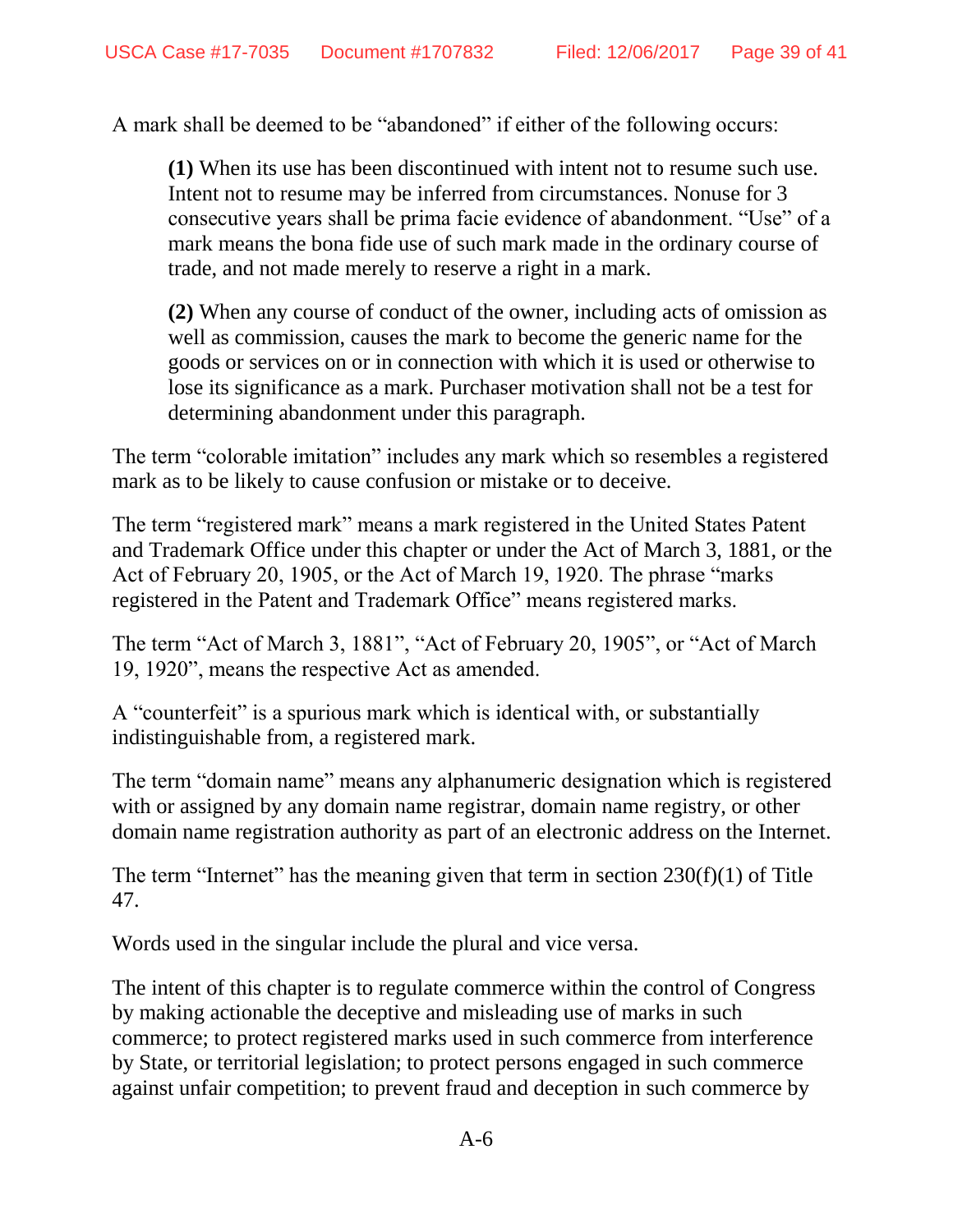the use of reproductions, copies, counterfeits, or colorable imitations of registered marks; and to provide rights and remedies stipulated by treaties and conventions respecting trademarks, trade names, and unfair competition entered into between the United States and foreign nations.

#### **17 U.S.C. § 301(d)**

#### **§ 301. Preemption with respect to other laws**

**(d)** Nothing in this title annuls or limits any rights or remedies under any other Federal statute.